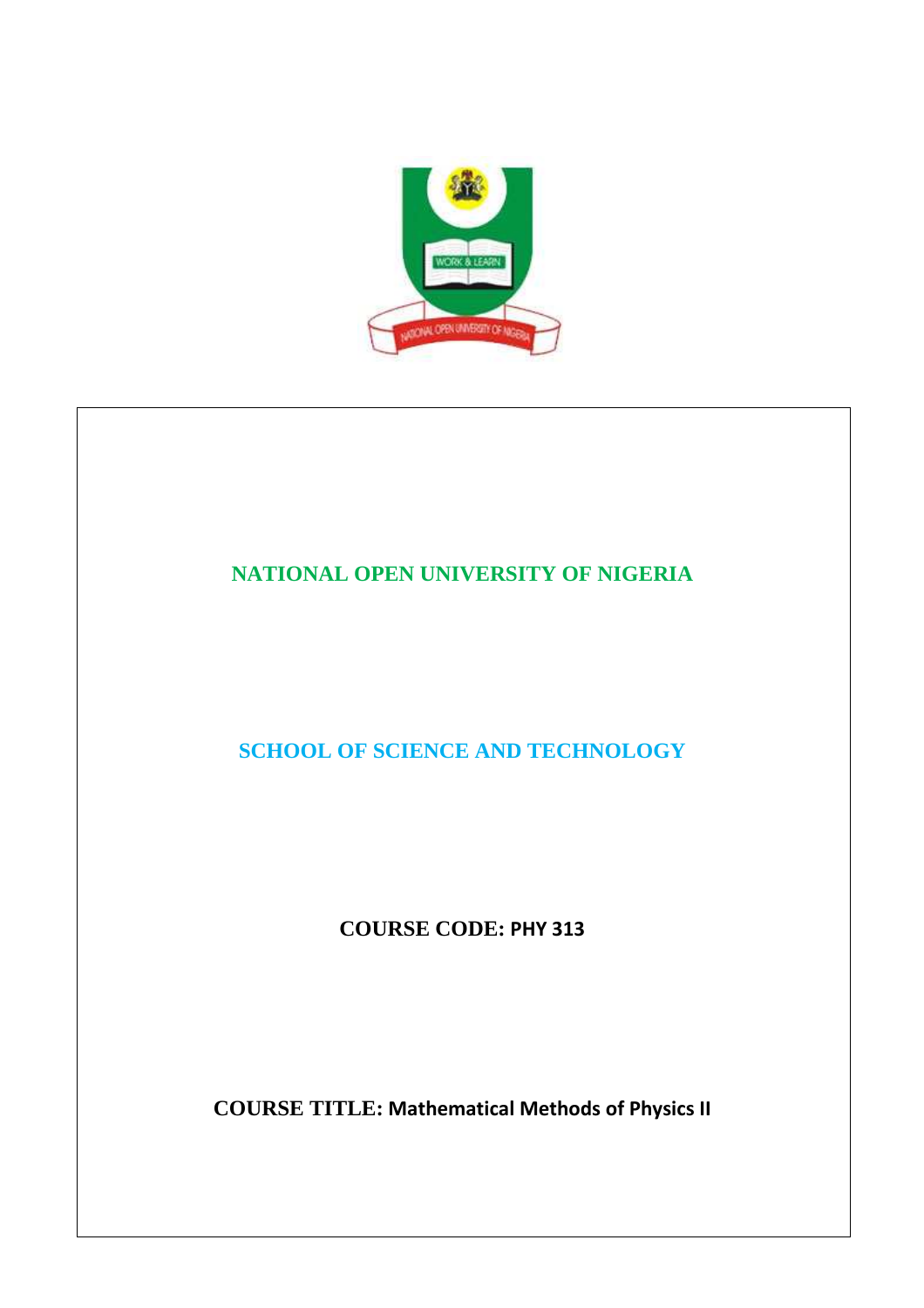| Course Code      | <b>PHY 313</b>                            |
|------------------|-------------------------------------------|
| Course Title     | <b>Mathematical Methods of Physics II</b> |
| Course Developer | Dr. OMOLOFE. Babatope                     |
|                  | Department of Mathematics                 |
|                  | <b>Faculty of Science</b>                 |
|                  | Federal University of Technology, Akure,  |
|                  | Ondo State.                               |
|                  |                                           |

| <b>Content Editor</b> | Dr. Ajibola. S.O                |
|-----------------------|---------------------------------|
|                       | <b>National Open University</b> |
|                       | of Nigeria                      |
|                       | Lagos                           |
|                       |                                 |
| Programme Leader      | Dr. Ajibola S. O.               |
|                       | <b>National Open University</b> |
|                       | of Nigeria                      |
|                       | Lagos                           |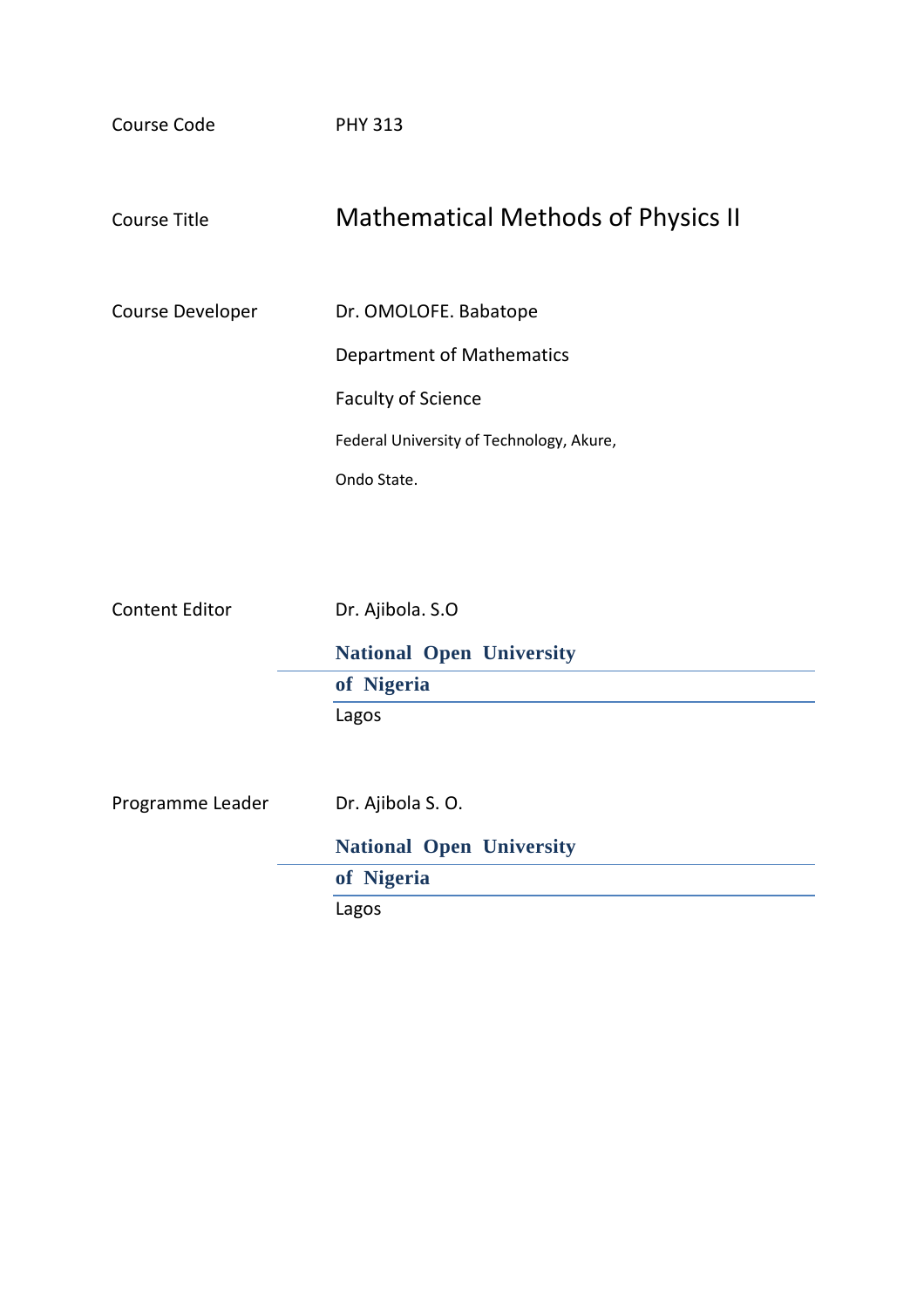

# **NATIONAL OPEN UNIVERSITY OF NIGERIA**

**National Open University of Nigeria Headquarters 14/16 Ahmadu Bello Way Victoria Island Lagos** 

## Abuja Office

5, Dar Es Salaam Street

Off Aminu Kano Crescent

Wuse II, Abuja

Nigeria.

e-mail: centralinfo@nou.edu.ng

URL: www.nou.edu.ng

National Open University of Nigeria 2006

#### **First Printed 2008**

**ISBN: All Rights Reserved** 

**Printed by: For National Open University of Nigeria**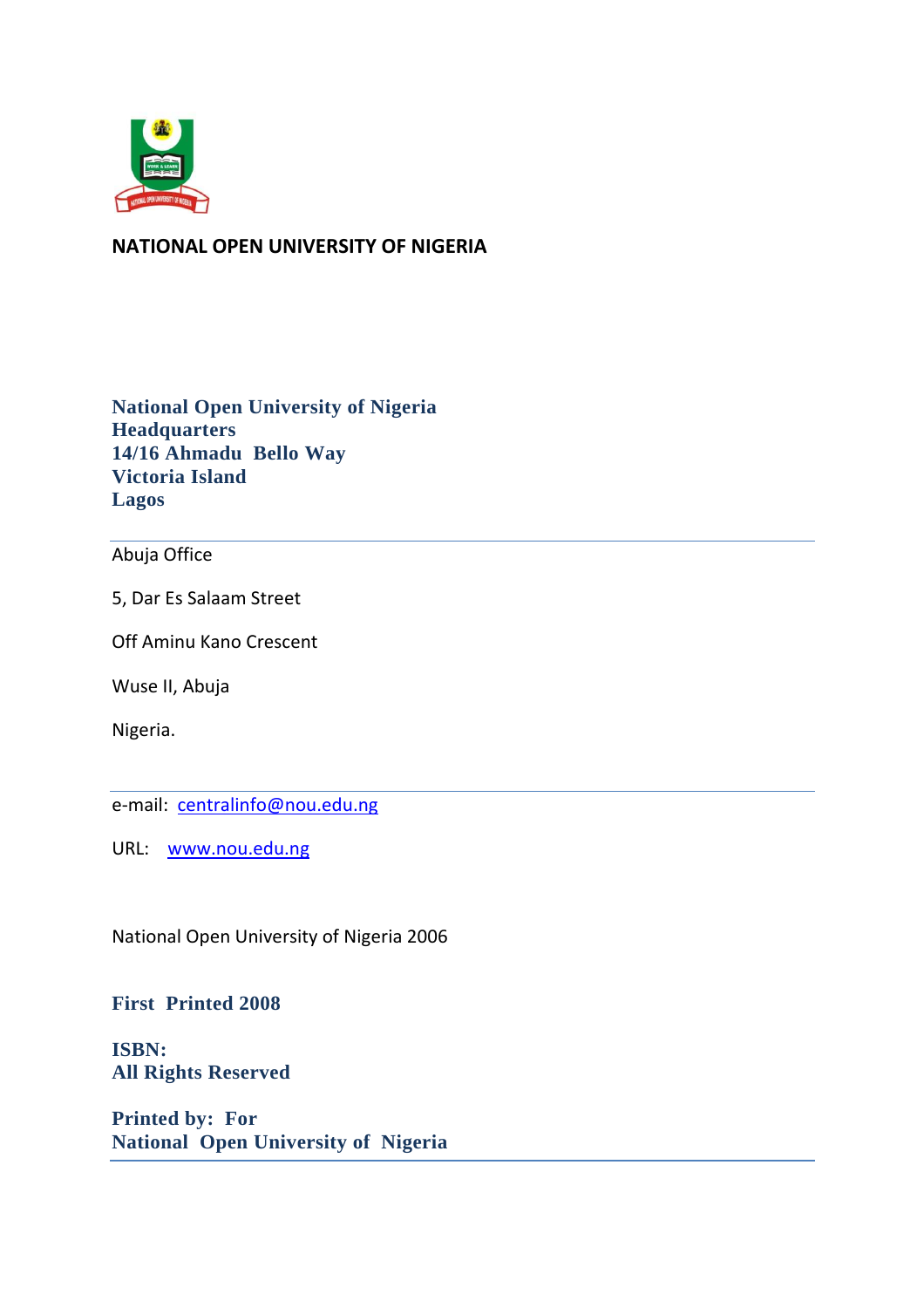# **PHY313**

# **MATHEMATICAL METHODS OF PHYSICS II (3 UNITS)**

# **COURSE CONTENT**

Function of complex variables. Analyticity. Complex integration. The residual theorem and its applications. Conformal mapping. The eigenvalue problem for matrices. Diagonalization of matrices. Introduction to tensors. Integral equations. Basic group theory. Application of group theory.

| Course Code      | <b>PHY 313</b>                            |
|------------------|-------------------------------------------|
| Course Title     | <b>Mathematical Methods of Physics II</b> |
| Course Developer | <b>OMOLOFE Babatope</b>                   |
|                  | Department of Mathematics                 |
|                  | <b>Faculty of Science</b>                 |
|                  | Federal University of Technology. Akure   |
|                  | Ondo State.                               |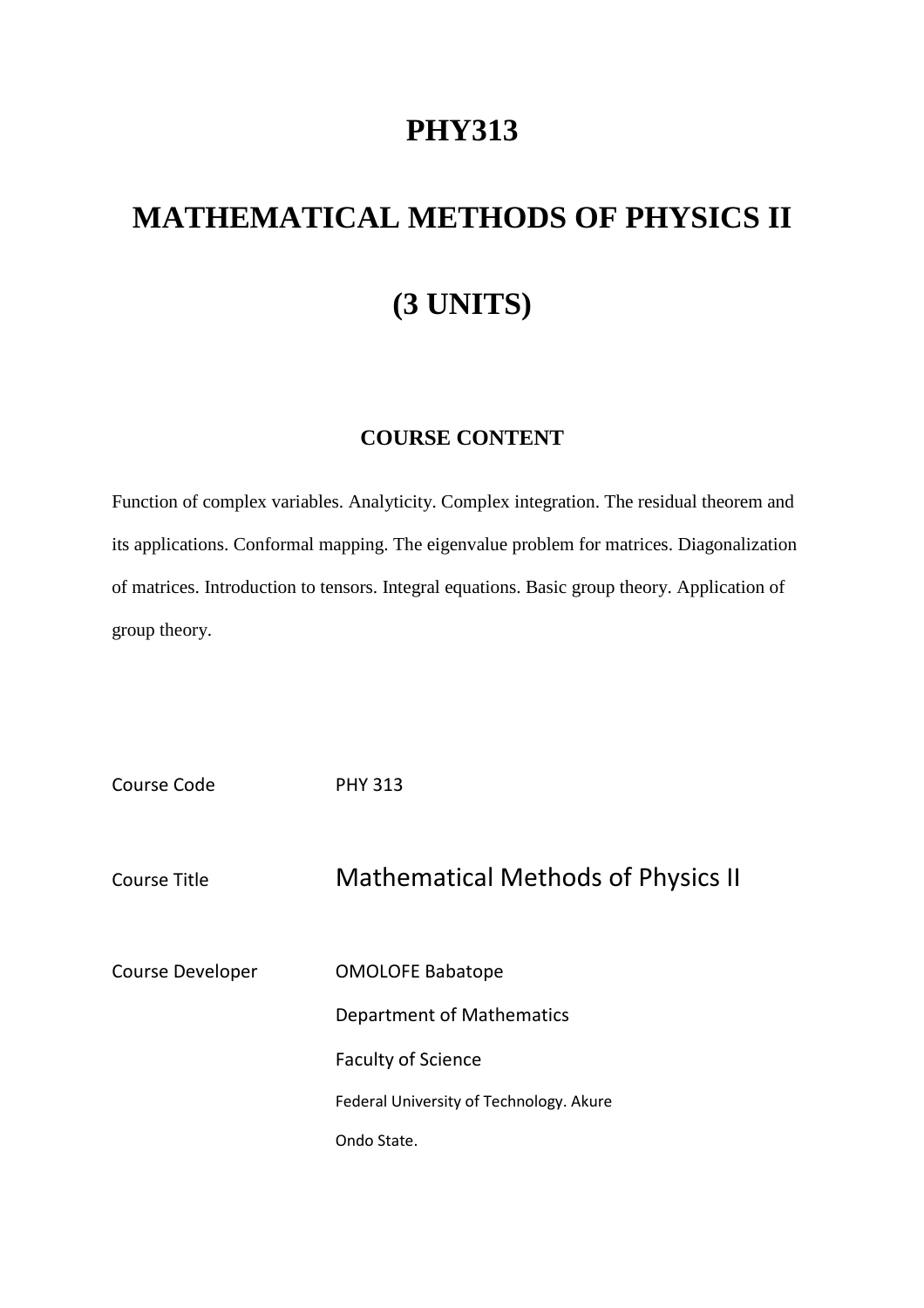#### **FUNCTIONS OF COMPLEX VARIABLES**

#### **MODULE 1**

#### **Unit 1 Complex Variables**

#### **CONTENTS**

- 1.0 Introduction
- 2.0 Objectives
- 3.0 Main Content
- 4.0 Conclusion
- 5.0 Summary
- 6.0 Tutor-Marked Assignment Marked
- 7.0 References/Further Readings

#### 1.0 INTRODUCTION

Complex number can be defined as an expression of the form, where are real numbers and is a ``number'' such that of  $\boldsymbol{z}$  (i.e. a = Re z) and **b** is the imaginary part (or imaginary coefficient) of  $z ( b = Im z).$ . The number  $\boldsymbol{\alpha}$  is called the real part

The set of all complex numbers is denoted  $\mathbb{C}$ . We denote  $\mathbb{C}^* = \mathbb{C}$ -0.

## **2.0 OBJECTIVES**

- 1 To know complex variable and its properties.
- 2 To know operations of complex variable and when applicable
	- 3 To know complex variable as a function
- 4 To know theorems on limits of functions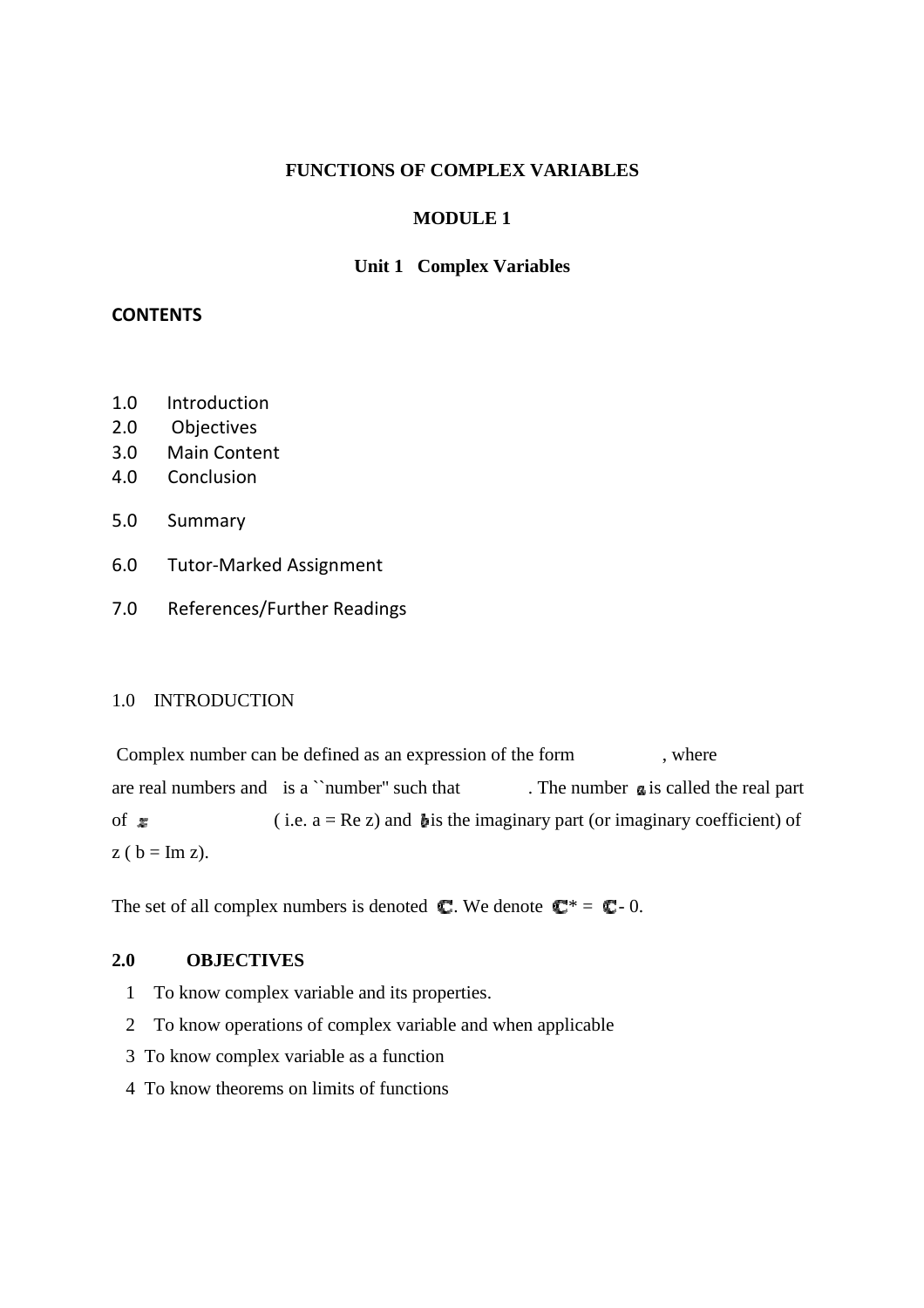#### **3.0 MAIN CONTENT**

3.1 Definition: A complex number is an expression of the form are real numbers and is a ``number'' such that of  $\approx$  (i.e. a = Re z) and b is the imaginary part (or imaginary coefficient) of z (b = Im z). . The number  $\boldsymbol{a}$  is called the real part , where

.

The set of all complex numbers is denoted  $\mathbb{C}$ . We denote  $\mathbb{C}^* = \mathbb{C}$ -0.

#### **Properties:**

- 1. Equality:
- 2. If
- 3. If  $\qquad \qquad$  , x is called pure imaginary.

#### **Example**

- **2***i* is pure imaginary.
- $4\pi$  is real.

**Definition** (Operations) Let and .

- 1. Addition:
- 2. Multiplication:

These operations have the same algebraic properties as the corresponding operations in  $\mathbb{R}$ (associativity, commutativity, etc.; please prove ...). Thus, the classical formulas (such as Newton's binomial) are also true in  $\mathbb{C}$ .

.

.

 $\forall z_1,z_2 \in \mathbb{C}, \; (z_1+z_2)^2 = z_1^2 + 2 z_1 z_2 + z_2^2$ 

.

$$
\forall z_1, z_2 \in \mathbb{C}, \ (z_1 - z_2)(z_1 + z_2) = z_1^2 - z_2^2
$$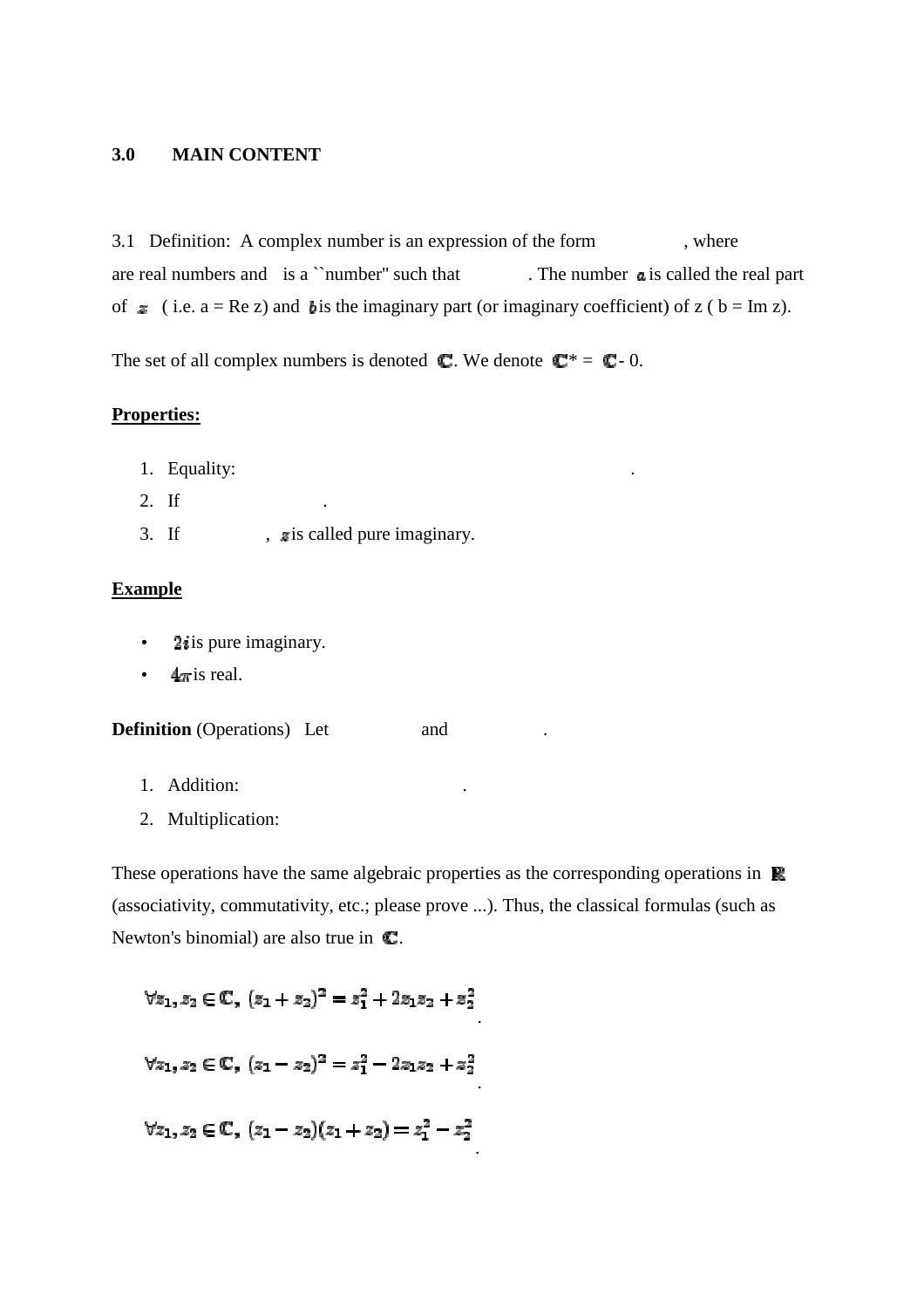$$
\forall z_1, z_2 \in \mathbb{C}, \forall n \in \mathbb{N}, (z_1 + z_2)^n = \sum_{k=0}^n {n \choose k} z_1^k z_2^{n-k}
$$

$$
\forall z_1, z_2 \in \mathbb{C}, \forall n \in \mathbb{N}, z_1^n - z_2^n = \sum_{k=0}^{n-1} z_1^{n-1-k} z_2^k
$$

**Example** 

$$
(2+3i) + (4+7i) = 6 + 10i
$$
  
\n
$$
(2+3i)(4+7i) = (2 \cdot 4 - 3 \cdot 7) + i(2 \cdot 7 + 3 \cdot 4) = -13 = 26i
$$
  
\n
$$
(2+3i)^2 = 2^2 + 2 \cdot 2 \cdot 3i + (3i)^2 = 4 + 6i - 9 = -5 + 6i
$$
  
\n
$$
(5-2i)^3 = 5^3 - 3 \cdot 5^2 \cdot 2i + 3 \cdot 5 \cdot (2i)^2 - (2i)^3 = 125 - 150i - 60 + 8i = 65 - 142i
$$
  
\n
$$
z^3 + i = z^3 - i^3 = (z-i)(z^2 + iz + i^2 = (z-i)(z^2 + iz - 1)
$$

.

| 3.2                              | <b>THEOREMS ON LIMITS OF FUNCTIONS</b> |                      |              |
|----------------------------------|----------------------------------------|----------------------|--------------|
| 1.                               | exists, then it is unique              |                      |              |
| 2.                               | , then<br>and                          |                      |              |
| 3.                               |                                        |                      |              |
| $\overline{4}$ .                 |                                        |                      |              |
| Definition:                      | We mean given                          | $\ddot{\phantom{0}}$ | such that if |
| where is the domain of           | then                                   |                      |              |
| In some applications,<br>$\in$ S |                                        |                      |              |

**:** 

**CONTINUITY**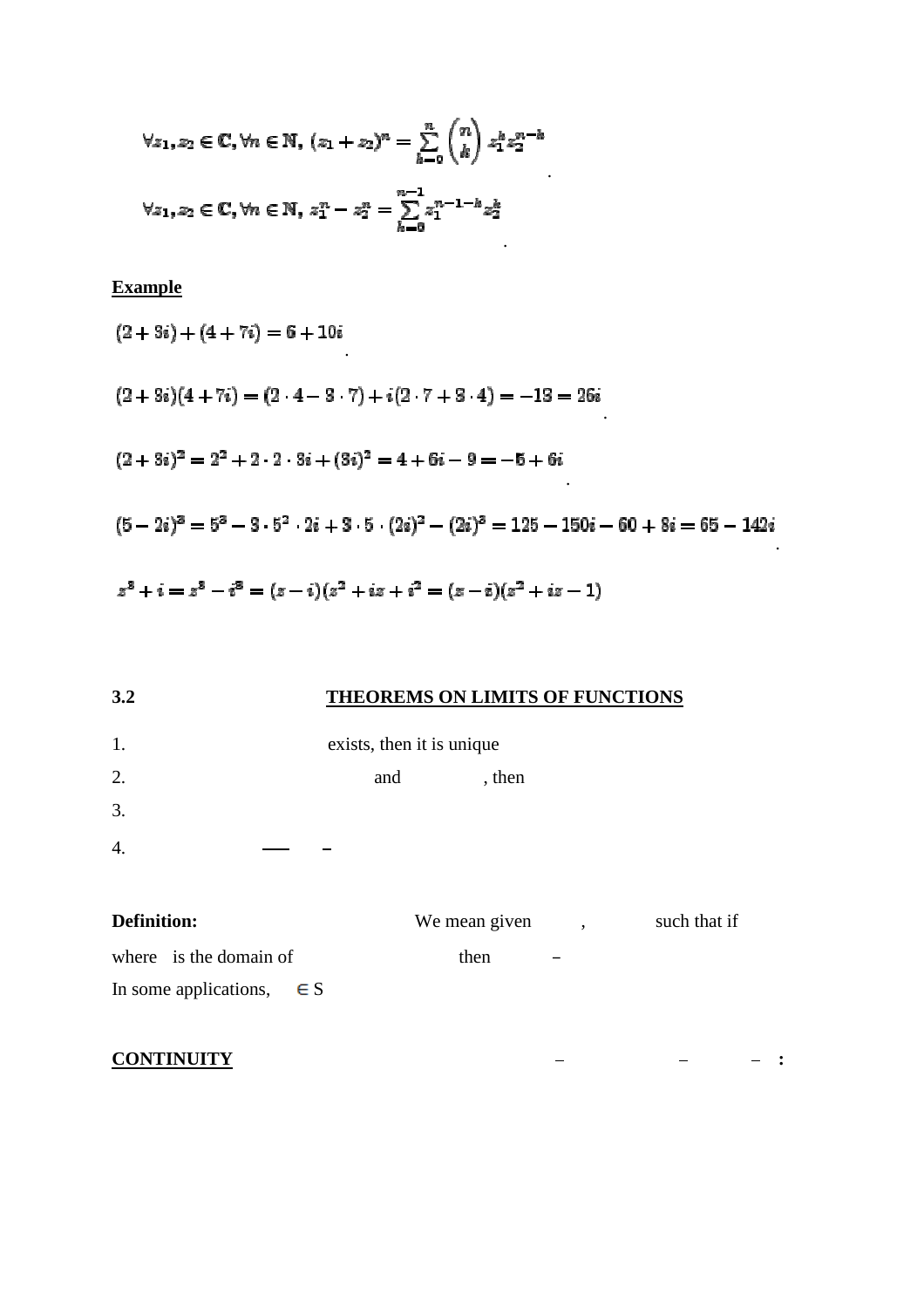| <b>SEQUENCE</b> |  |
|-----------------|--|
|                 |  |

| $_{n=1}$ is an infinite sequence of complex numbers, then we say<br>If                     |
|--------------------------------------------------------------------------------------------|
| $_{n=1}$ converges to W if given , $\exists$ N such that $n \ge N$ , then<br>That is,      |
|                                                                                            |
| 3.3<br><b>CAUCHY SEQUENCE</b>                                                              |
| A sequence $\{\ \}$ is Cauchy if given $\epsilon > 0$ , $\exists$ N such that m, such that |
| <b>Example:</b> Every convergent sequence is Cauchy sequence                               |
| , we mean as approaches infinity, if for any $M > 0$ such that<br>$\mathbf{By}$            |
|                                                                                            |
| we mean for any N>0,                                                                       |
|                                                                                            |
| NOTE:                                                                                      |
| 1.                                                                                         |
|                                                                                            |
| 2.<br>is never zero.                                                                       |
| If x is real, for $x > 0$<br>3.                                                            |
| for $x<0$                                                                                  |
|                                                                                            |
| $1 \quad 1 \quad = \quad .$<br>4.                                                          |
|                                                                                            |
|                                                                                            |
| <b>Proposition:</b> Given that<br>are two complex variables, then                          |
| and                                                                                        |
|                                                                                            |
| <b>Proof.</b> Denote<br>and<br>are real numbers. Then<br>, where                           |
| $z_1 + z_2 = (x_1 + x_2) + i(y_1 + y_2)$                                                   |
| Thus:                                                                                      |
| $\overline{z_1+z_2} = \overline{(x_1+x_2)+i(y_1+y_2)}$                                     |
| $=(x_1+x_2)-i(y_1+y_2)$                                                                    |
|                                                                                            |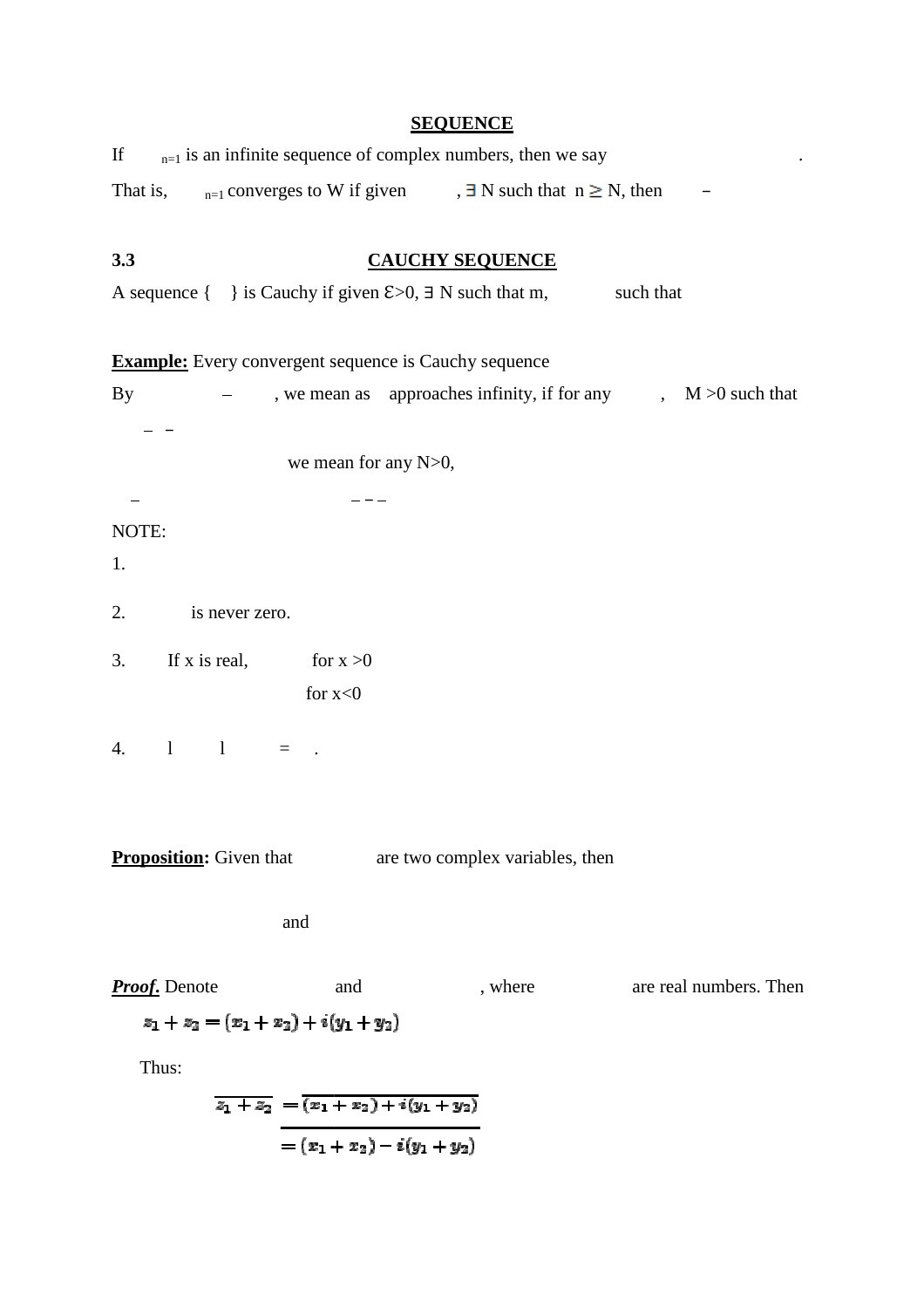$$
=(x_1-iy_1)+(x_2-iy_2)
$$

Similarly,

$$
z_1 z_2 = (x_1 x_2 - y_1 y_2) + i(x_1 y_2 + x_2 y_1),
$$
 thus:  
=  $\overline{(x_1 x_2 - y_1 y_2) + i(x_1 y_2 + x_2 y_1)}$   
=  $(x_1 x_2 - y_1 y_2) - i(x_1 y_2 + x_2 y_1)$   
=  $(x_1 - iy_1)(x_2 - iy_2).$   
=

=

**Definition:** (Inverse of a complex) If  $z \neq 0$ , then it has a complex inverse  $z^{-1}$ . Let , where a and bare real numbers; then we have:

$$
z^{-1} = \frac{a}{a^2 + b^2} - i \frac{b}{a^2 + b^2}.
$$

*Proof***.**  $\frac{1}{2}$ 

Multiply both numerator and denumerator by

$$
=\frac{a-ib}{(a+ib)(a-ib)}
$$

$$
=\frac{a-ib}{a^2+b^2}
$$

$$
=\frac{a}{a^2+b^2}-i\frac{b}{a^2+b^2}.
$$

**Theorem:** Let There exists a real number **f** such that *Proof.* Denote , i.e. the image of  $\boldsymbol{\Sigma}$  in the complex plane is a point on the unit-circle. For each , where and are real numbers. Then if, and only if, *.*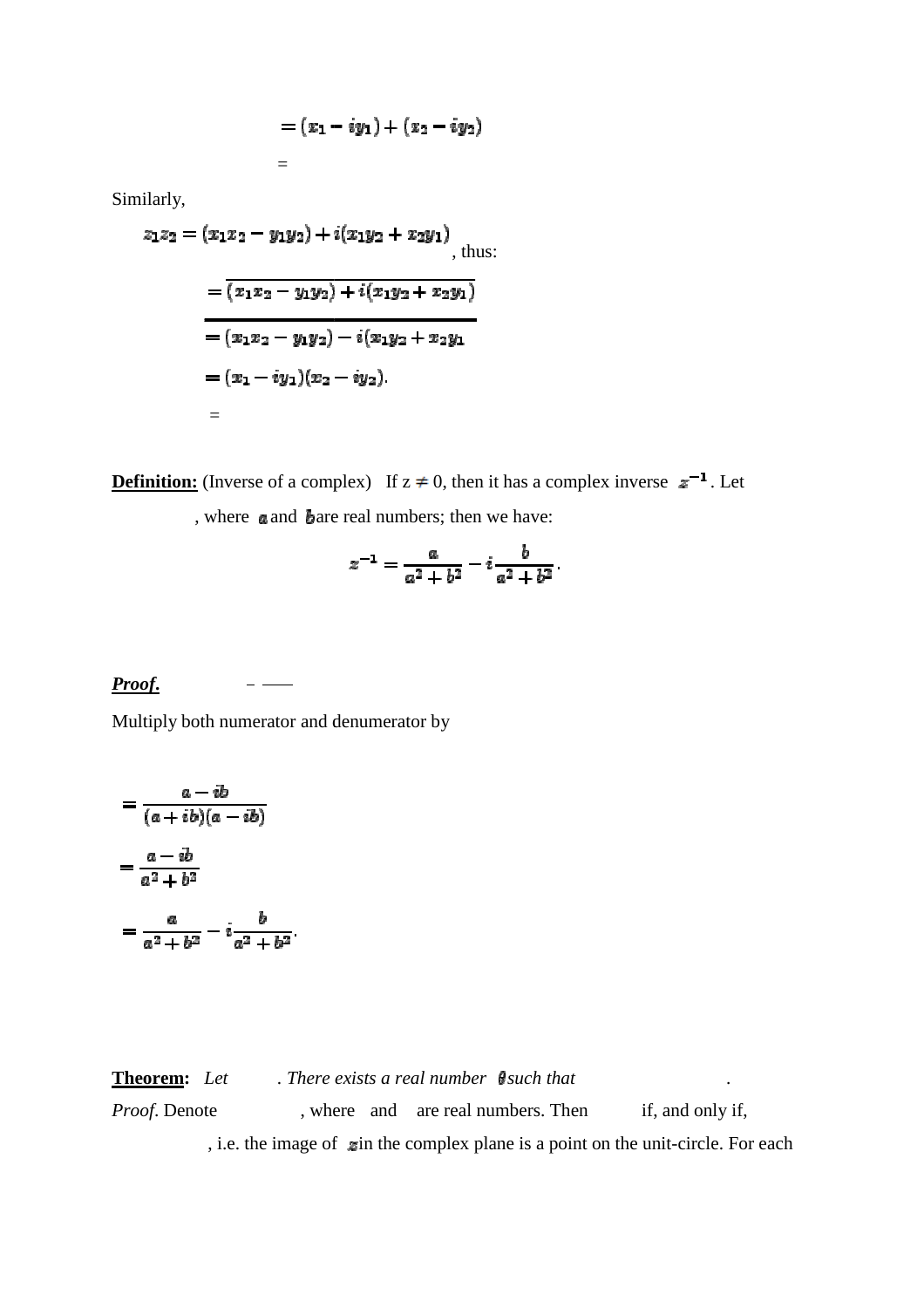point on the unit-circle, there exist a real number such that the coordinates of this point are

.

.

**Definition:** The number is called an argument of and is denoted

Note that this argument is defined up to an additional

#### **Example :**

.

$$
- - \cos \frac{\pi}{3} + i \sin \frac{\pi}{3} \implies \arg \left( \frac{1}{2} + i \frac{\sqrt{3}}{2} \right) = \frac{\pi}{3} + 2k\pi, k \in \mathbb{Z}.
$$
  

$$
i = \cos \frac{\pi}{2} + i \sin \frac{\pi}{2} \implies \arg(i) = \frac{\pi}{2} + 2k\pi, k \in \mathbb{Z}.
$$

In Figure below, a value of the argument of the complex number corresponding to a point is diplayed in green.



The unit circle in Cauchy-Argand plane.

#### **Example 1:**

**Solution**: Using the binomial formula,

we obtain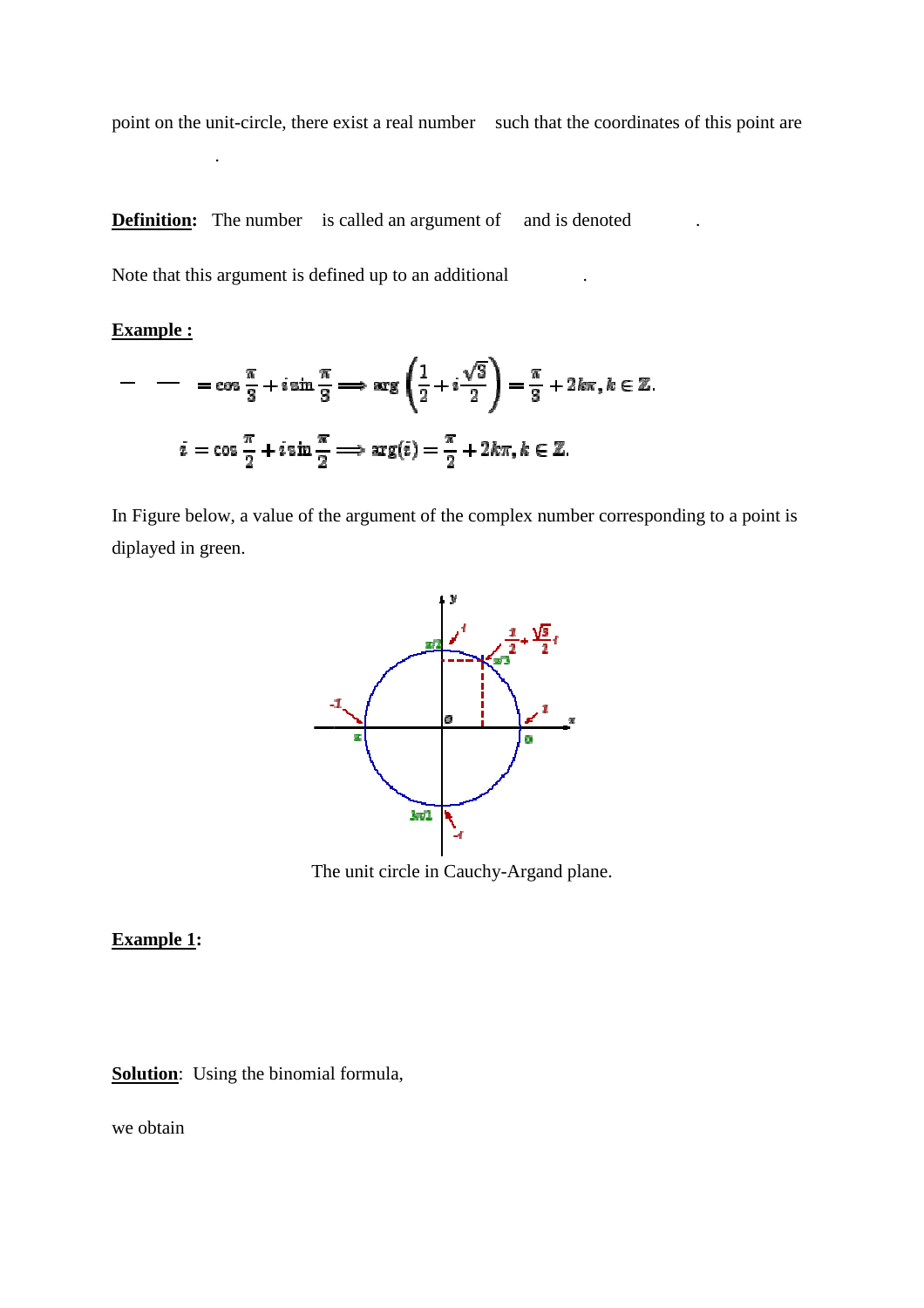$$
= x4 + 4ix4y - 6x2y2 - 4ixy3 + y4
$$
  
= x<sup>4</sup> - 6x<sup>2</sup>y<sup>2</sup> + y<sup>4</sup> + i(4x<sup>4</sup>y - 4xy<sup>3</sup>)  
= u(x, y) + iv(x, y)

so that  $u(x, y) = x^4 - 6x^2y^2 + y^4$  and  $v(x, y) = (4x^4y - 4xy^3)$ 

**Example 2:** Express the function  $f(z) = \bar{z}Re(z) + z^2 + Im(z)$  in the form  $f(z)$  in the form  $f(z) = u(x, y) + iv(x, y)$ .

Solution. Using the elementary properties of complex numbers, it follows that

$$
f(z) = (x - iy)x + (x + iy)^2 + y = (2x^2 - y^2 + y) + i(xy)
$$

so that  $u(x, y) = 2x^2 - y^2 + y$  and  $v(x, y) = xy$ .

Examples 1 and 2 show how to find  $u(x,y)$  and  $v(x,y)$  when a rule for computing f is given. Conversely, if  $u(x,y)$  and  $v(x,y)$  are two real-valued functions of the real variables x and y, they determine a complex-valued function  $f(z) = u(x, y) + iv(x, y)$ We can use the formulas

$$
x = \frac{z + \bar{z}}{2}
$$
 and 
$$
y = \frac{z - \bar{z}}{2i}
$$
 to find a formula for f involving the variables z and  $\bar{z}$ 

**Example 3:** Express  $f(z) = 4x^2 + i4y^2$  by a formula involving the variables z and  $\bar{z}$ . Solution. Calculation reveals that

$$
f(z) = 4\left\{\frac{z+\overline{z}}{2}\right\}^2 + 4\left\{\frac{z-\overline{z}}{2i}\right\}^2
$$

$$
= z^2 + 2z\overline{z} + \overline{z}^2 - i(z^2 - 2z\overline{z} + \overline{z}^2)
$$

$$
= (1-i)z^2 + (2+2i)z\overline{z} + (1-i)\overline{z}^2
$$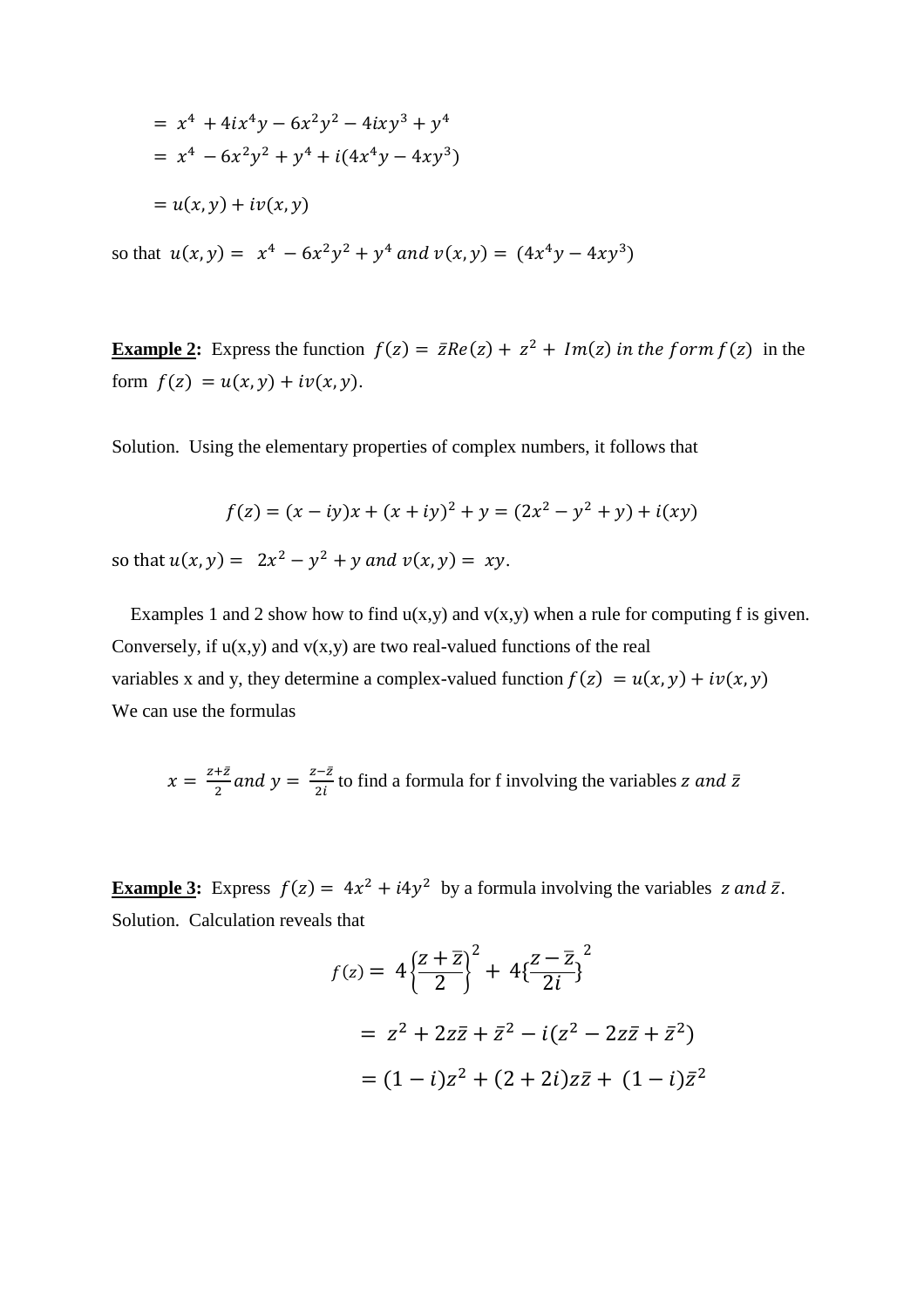#### **3.4 GEOMETRIC INTERPRETATION OF A COMPLEX FUNCTION**

If D is the domain of real-valued functions  $u(x, y)$  and  $v(x, y)$ , the equations

$$
u = u(x, y) \text{ and } v = v(x, y)
$$

 describe a transformation (or mapping) from D in the xy plane into the uv plane, also called the w plane. Therefore, we can also consider the function

$$
W = f(z) = u(x, y) + iv(x, y)
$$

 to be a transformation (or mapping) from the set D in the z plane onto the range R in the w plane. This idea was illustrated in Figure 2.1. In the following paragraphs we present some additional key ideas. They are staples for any kind of function, and you should memorize all the terms in bold.

If A is a subset of the domain D of f, the set  $B = \{W = f(z) : z \in A\}$  is called the image of the set  $A$ , and  $f$  is said to map  $A$  onto  $B$ . The image of a single point is a single point, and the image of the entire domain, D, is the range, R. The mapping  $W = f(z)$  is said to be from A into S if the image of A is contained in S. Mathematicians use the notation  $f: A \rightarrow S$ to indicate that a function maps  $A$  into  $S$ . Figure below illustrates a function  $f$  whose domain is  $D$  and whose range is  $R$ . The shaded areas depict that the function maps A onto B. The function also maps A into R, and, of course, it maps D onto R.



**Figure**  $W = f(z)$  maps A onto B.  $W = f(z)$  maps A into R.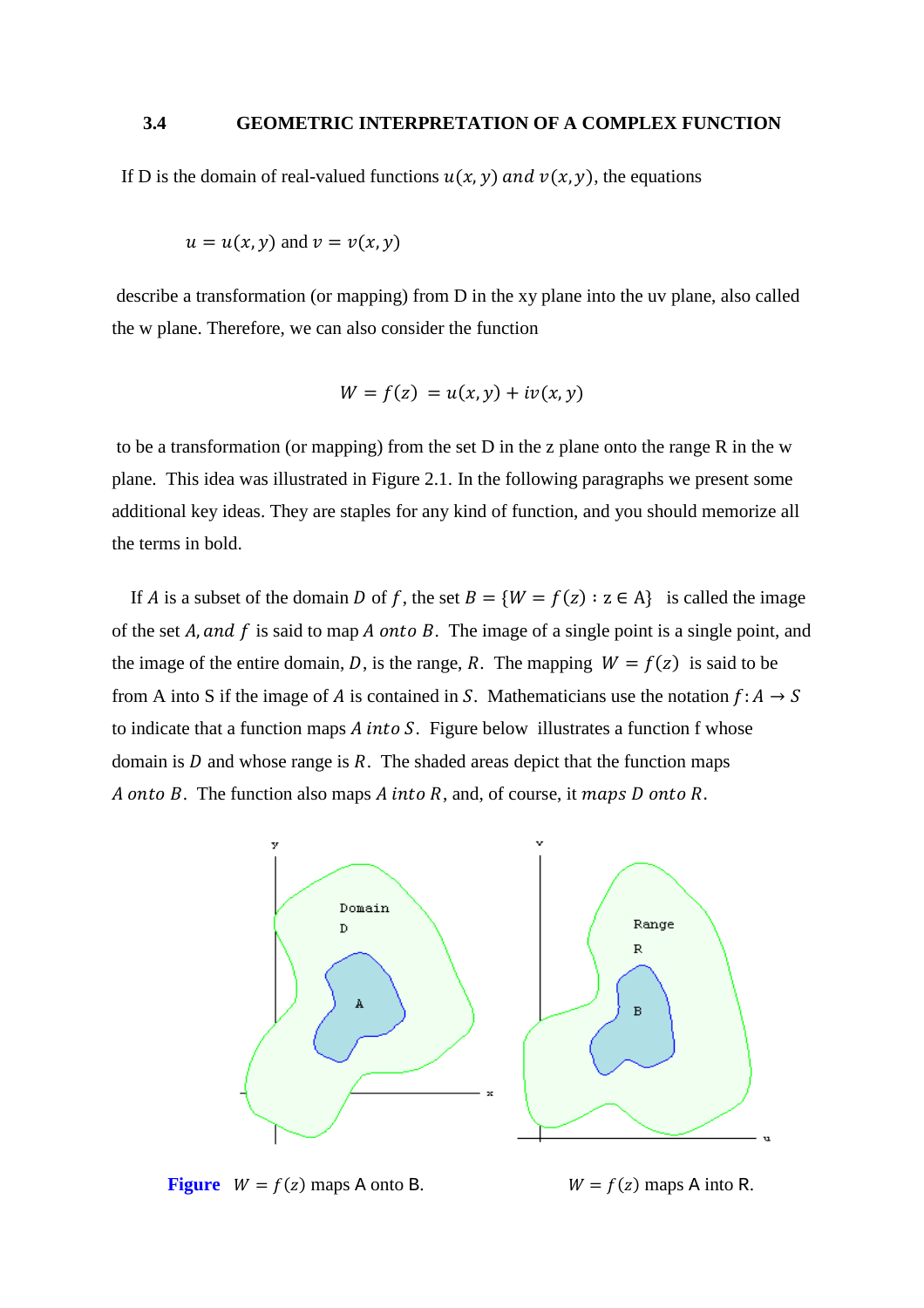The inverse image of a point w is the set of all points z in D such that  $W = f(z)$ . The inverse image of a point may be one point, several points, or nothing at all. If the last case occurs then the point  $W$  is not in the range of  $f$ .

**Example 4:** Express  $f(z) = z^5 + 4z^2 - 6$  in polar form.

Solution. We obtain  
\n
$$
f(z) = f(re^{i\theta}) = (re^{i\theta})^5 + 4(re^{i\theta})^2 - 6 = ce^{i5\theta} + 4r^2e^{i2\theta} - 6
$$
\n
$$
= r^5 \cos 5\theta + r^2 \cos 2\theta - 6 + i(r^5 \sin 5\theta + 4r^2 \sin 2\theta)
$$
\n
$$
= U(r, \theta) + iV(r, \theta)
$$

So that  $U(r, \theta) = r^5 \cos 5\theta + r^2 \cos 2\theta - 6$  and  $V(r, \theta) = r^5 \sin 5\theta + 4 r^2 \sin 2\theta$ 

**Example 5:** The ellipse centered at the origin with a horizontal major axis of 4 units and vertical minor axis of 2 units can be represented by the parametric equation

 $s(t) = 2 \cos t + i \sin t = (2 \cos t, \sin t)$ , for  $0 \le t \le 2\pi$ 

Suppose we wanted to rotate the ellipse by an angle of  $\frac{\pi}{6}$  radians and shift the center of the ellipse 2 units to the right and 1 unit up. Using complex arithmetic, we can easily generate a parametric equation  $r(t)$  that does so:

$$
r(t) = s(t)e^{\frac{i\pi}{6}} + (2+i) = (2\cos t + i\sin t)\left(\cos\frac{\pi}{6} + \sin\frac{\pi}{6}\right) + (2+i)
$$
  
=  $\left(2\cos t \cos\frac{\pi}{6} - \sin t \sin\frac{\pi}{6}\right) + i\left(2\cos t \sin\frac{\pi}{6} + \sin t \cos\frac{\pi}{6}\right) + (2+i)$   
=  $\left(\sqrt{3}\cos t - \frac{1}{2}\sin t + 2\right) + i(\cos t + \frac{\sqrt{3}}{2}\sin t + 1)$   
=  $(\sqrt{3}\cos t - \frac{1}{2}\sin t + 2, \cos t + \frac{\sqrt{3}}{2}\sin t + 1)$ 

for  $0 \le t \le 2\pi$ , Figures below show parametric plots of these ellipses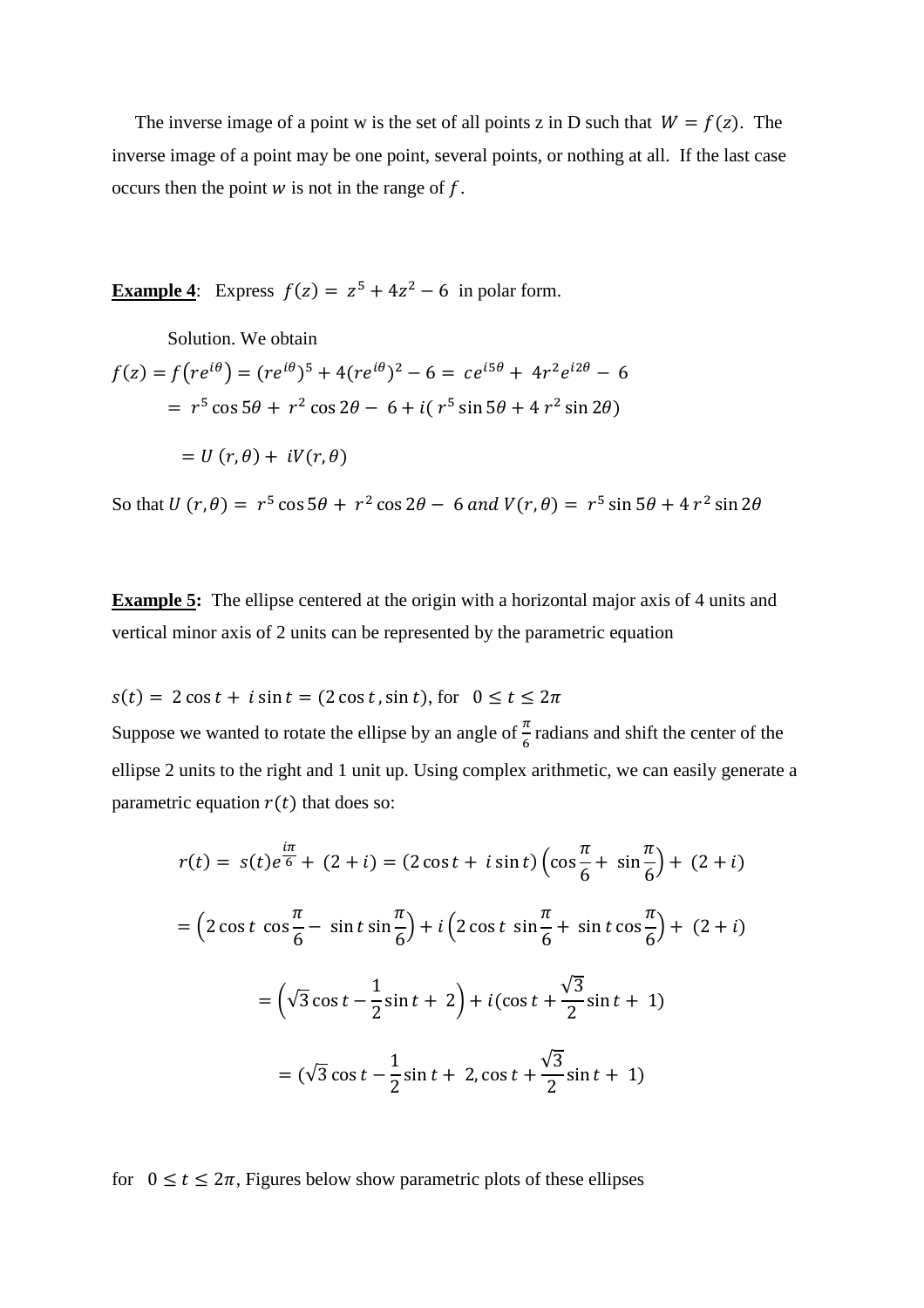

.

**Figure 2:** The the linear transformation .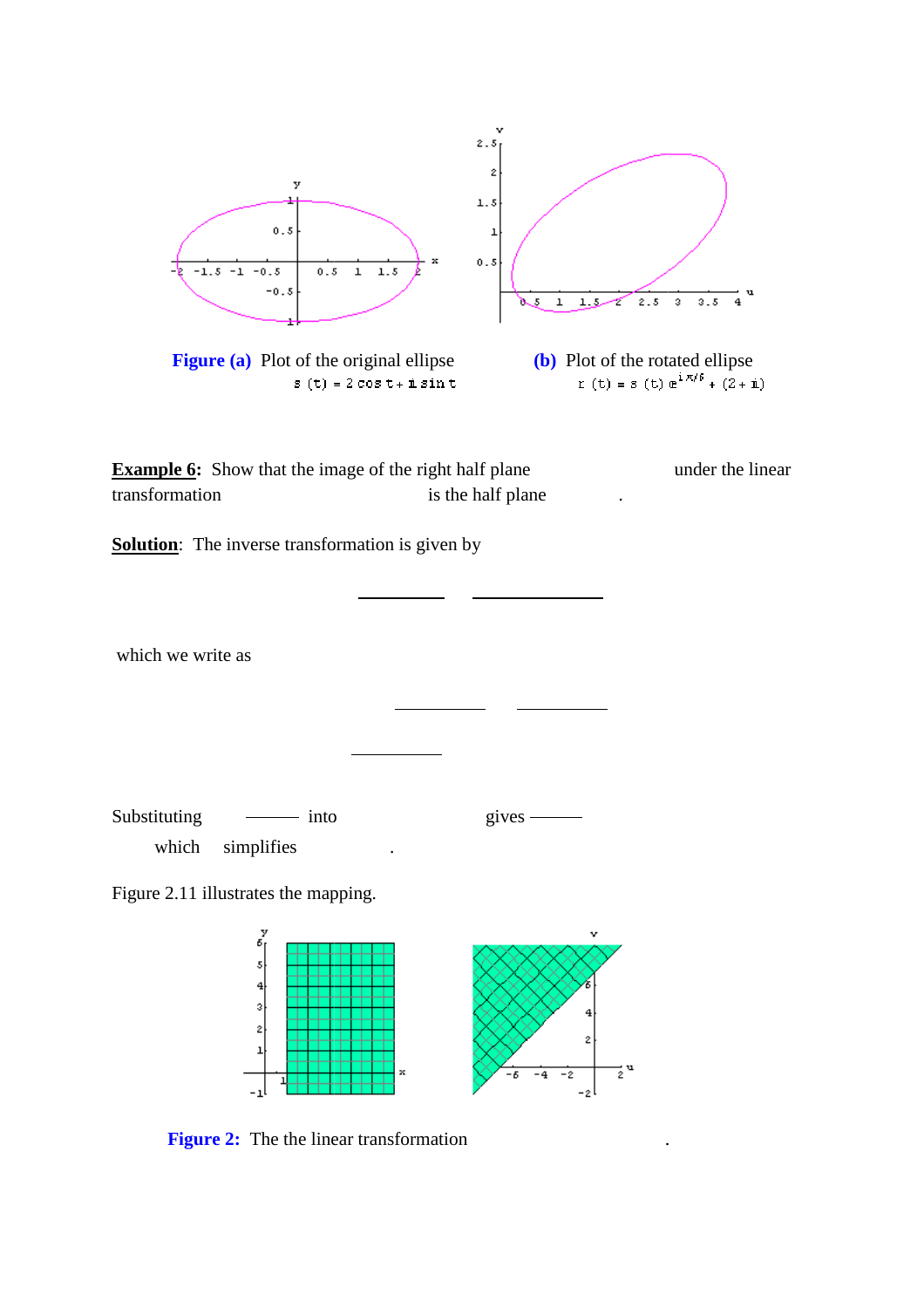# **4.0 CONCLUSION**

In conclusion Examples 1 and 2 above show how to find  $u(x,y)$  and  $v(x,y)$  when a rule for computing f is given. Conversely, if  $u(x,y)$  and  $v(x,y)$  are two real-valued functions of the real variables x and y, they determine a complex-valued function  $f(z) = u(x, y) +$  $iv(x, y)$ We can use the formulas

 $x=\frac{z+\bar{z}}{2}$  $\frac{1}{2} \frac{z}{2}$  and  $y = \frac{z - \bar{z}}{2i}$  to find a formula for f involving the variables z and  $\bar{z}$ 

# **5.0 SUMMARY**

If D is the domain of real-valued functions  $u(x, y)$  and  $v(x, y)$ , the equations

 $u = u(x, y)$  and  $v = v(x, y)$ 

 describe a transformation (or mapping) from D in the xy plane into the uv plane, also called the w plane. Therefore, we can also consider the function

$$
W = f(z) = u(x, y) + iv(x, y)
$$

 to be a transformation (or mapping) from the set D in the z plane onto the range R in the w plane. They are staples for any kind of function, and you should memorize all the terms in bold.

# **6.0 TMA**

- **1** Express  $f(z) = 3x^2 + iy^2$  by a formula involving the variables z and  $\bar{z}$ .
	- 2 Express  $f(z) = z^4 + 2z^2 1$  in polar form.
- 3 Write  $f(z) = z^4$  in the form  $f(z) = u(x, y) + iv(x, y)$ 
	- 4 Prove that  $\cos z$ ,  $\sin z$ ,  $\cosh z$ , and  $\sinh z$  are entire functions.
	- 5 What is the idea that led to the Cauchy-Riemann equations?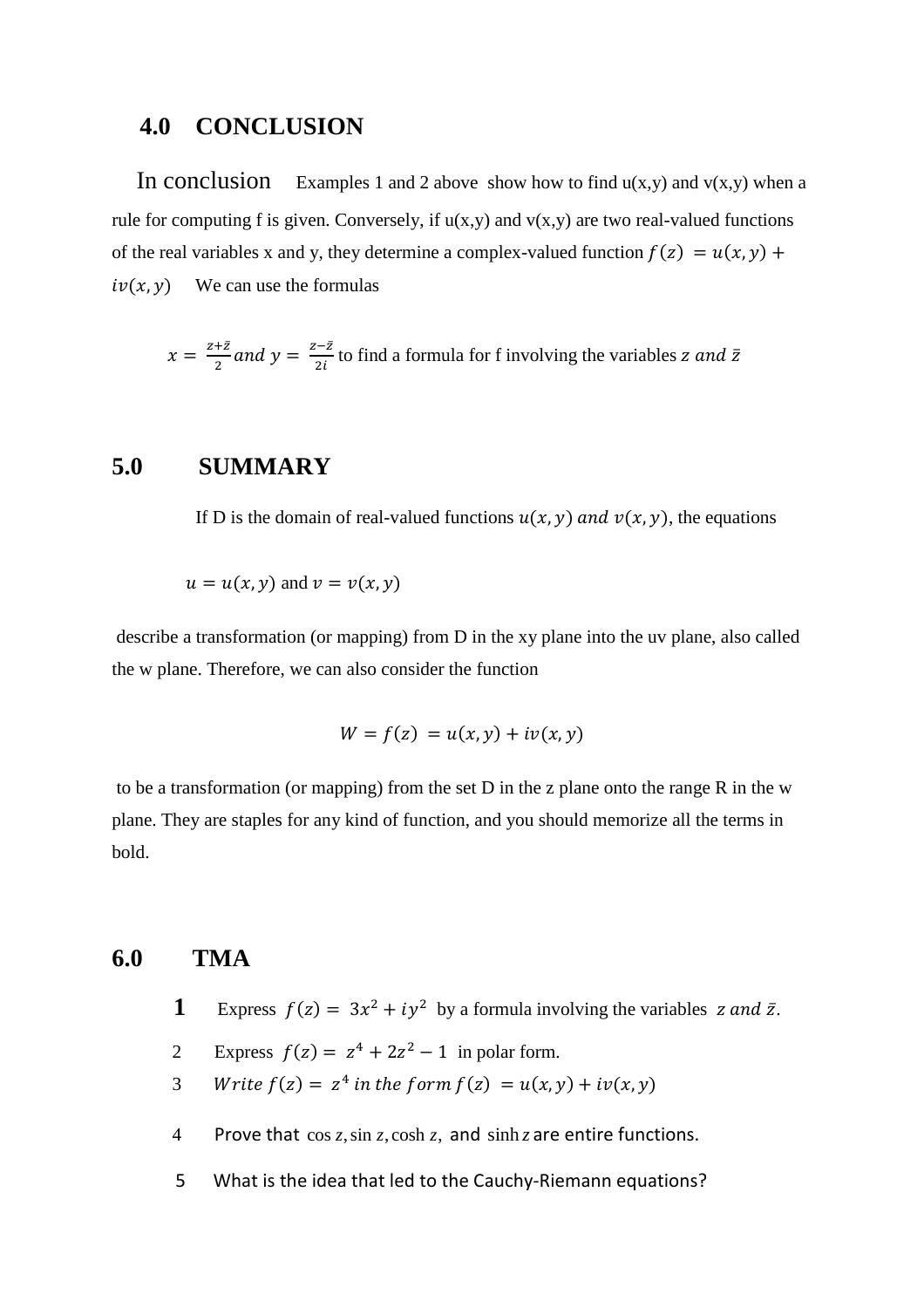- 6 State the Cauchy-Riemann equations from memory.
- 7 What is an analytic function? Can a function be differentiable at a point  $z_0$  without being analytic at  $z_0$ .

# **7.0 REFRENCES / FURTHER READINGS**

Hildraban, F. B. *Advanced Calculus for Application*.

- Murray, R. Spieg (1974). *Schaums Outline Series or Theory and Problem of Advanced Calculus*. Great Britain: McGraw–Hill Inc.
- Stephenor, G. (1977). *Mathematical Methods for Science Students*. London: Longman, Group Limited.

Stroud, K.A. (1995). 5th ed. *Engineering Maths*. () Palgraw

Verma, P.D.S. (1995). *Engineering Mathematics*. New Delhi: Vikas Publishing House PVT Ltd.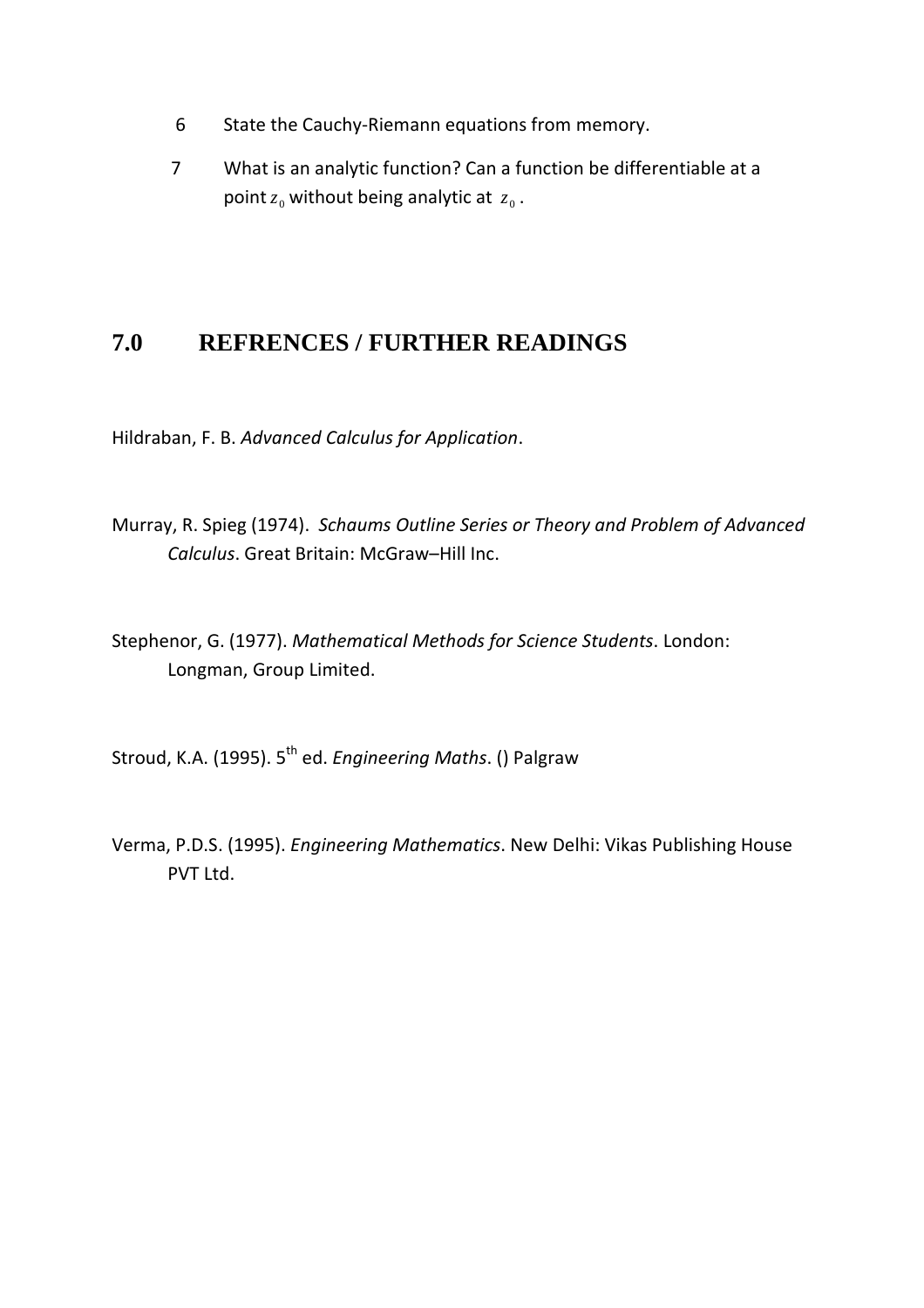# **UNIT 2**

# **ANALYTIC FUNCTION**

#### **CONTENTS**

- 1.0 Introduction
- 2.0 Objectives
- 3.0 Main Content
- 4.0 Conclusion
- 5.0 Summary
- 6.0 Tutor-Marked Assignment
- 7.0 References/Further Readings

#### 1.0 INTRODUCTION

A function  $f(z)$  is analytic at a point  $z_0$  if its derivative  $f'(z)$  exists not only at  $z_0$  but at every point *z* in a neighborhood of  $z_0$ .

One can show that if  $f(z)$  is analytic the partial derivatives of  $u$  and  $v$  of all orders exist and are continuous functions of *x* and *y*.

Thus we have

$$
\frac{\partial^2 u}{\partial x^2} = \frac{\partial^2 v}{\partial x \partial y} = \frac{\partial^2 v}{\partial y \partial x} = \frac{\partial}{\partial y} \frac{\partial v}{\partial x} = -\frac{\partial}{\partial y} \frac{\partial u}{\partial y} = -\frac{\partial^2 u}{\partial y^2}
$$

That is 
$$
\frac{\partial^2 u}{\partial x^2} + \frac{\partial^2 u}{\partial y^2} = 0
$$

Thus both  $u(x,y)$  and  $v(x,y)$  satisfy Laplace's equation.

#### 2.0 OBJECTIVES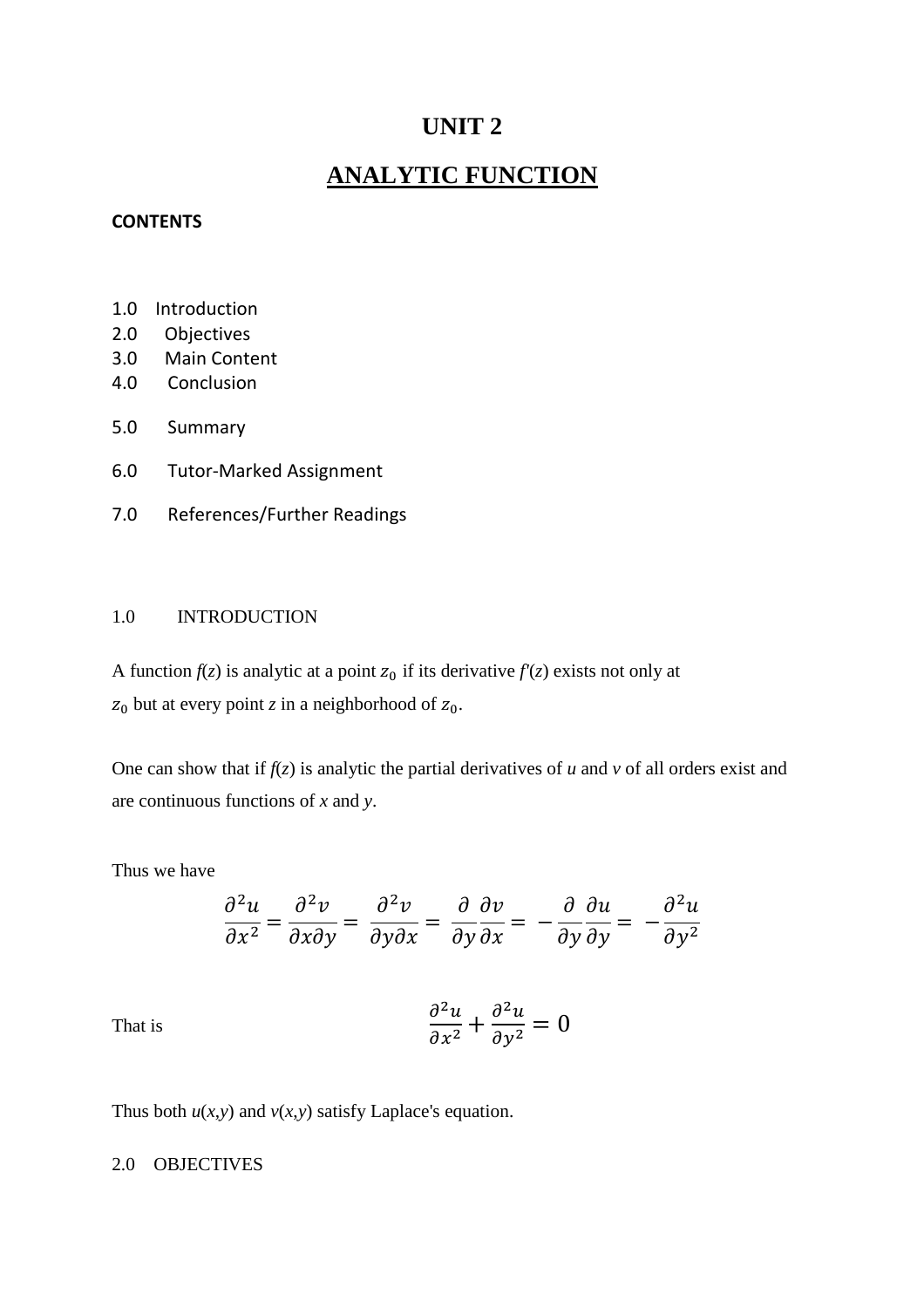- 1 To know about analytic functions
- 2 To know about complex integral
- 3 To treat theorems and some related examples

#### 3.0 MAIN CONTENT

An analytic function is an infinitely differentiable function such that the Taylor series at any point  $x_0$  in its domain

$$
T(x) = \sum_{n=0}^{\infty} \frac{f^{(n)}(x_0)}{n!} (x - x_0)^n
$$

converges to  $f(x)$  for x in a neighbourhood of  $x_0$ . The set of all real analytic functions on a given set *D* is often denoted by  $C^{\omega}(D)$ .

A function  $f$  defined on some subset of the real line is said to be real analytic at a point  $x$  if there is a neighbourhood  $D$  of  $x$  on which  $f$  is real analytic.

If a complex analytic function is defined in an open <u>ball</u> around a point  $x_0$ , its power series expansion at  $x_0$  is convergent in the whole ball. This statement for real analytic functions (with open ball meaning an open interval of the real line rather than an open disk of the complex plane) is not true in general; the function of the example above gives an example for  $x_0 = 0$  and a ball of radius exceeding 1, since the power series  $1 - x^2 + x^4 - x^6$ ... diverges for  $|x| > 1$ .

Any real analytic function on some open set on the real line can be extended to a complex analytic function on some open set of the complex plane. However, not every real analytic function defined on the whole real line can be extended to a complex function defined on the whole complex plane.

**Theorem:** If the derivative of  $f(z)$  exists at a point *z*, then the partial derivatives of  $u$  and  $v$ exist at that point and obey the following conditions: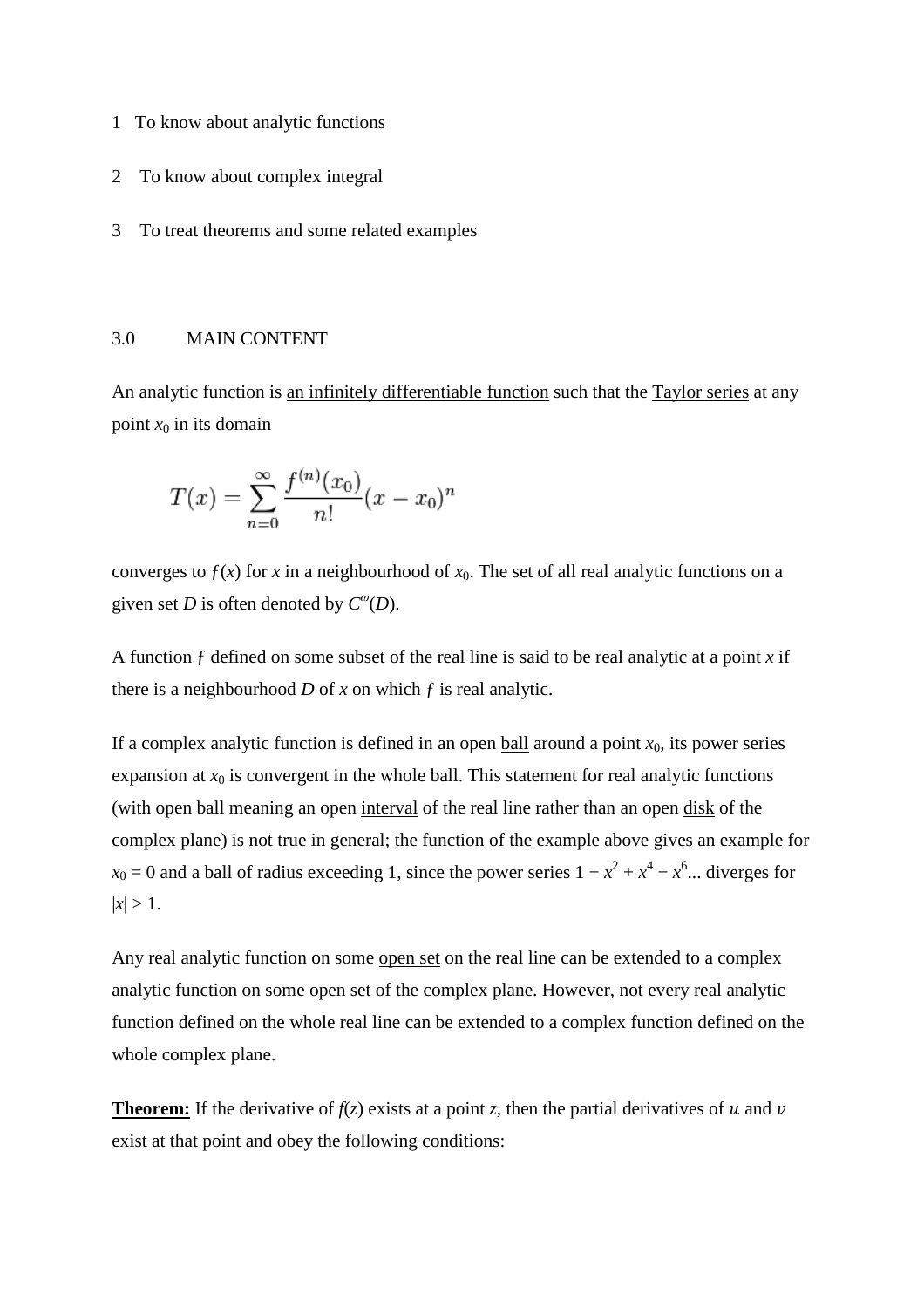$$
\frac{\partial u}{\partial x} = \frac{\partial v}{\partial y} \text{ and } \frac{\partial u}{\partial y} = -\frac{\partial v}{\partial x}
$$

This above equations are called Cauchy Riemann equations

Let *u* and *v* be real and single valued functions of *x* and *y* are called which, together with their partial derivatives of the first order, are continuous at a point. If those partial derivatives satisfy the Cauchy-Riemann conditions at that point, then the derivative of *f* exists at that point.

#### **3.1 Cauchy Riemann Equation:**

A necessary condition that  $W = f(z) = u(x, y) + v(x, y)$  be analytic in region *R* is that *u* and *v* satisfy Cauchy Riemann equations.

$$
\frac{\partial u}{\partial x} = \frac{\partial v}{\partial y} \text{ and } \frac{\partial u}{\partial y} = -\frac{\partial v}{\partial x}
$$

Usually  $u(x, y)$  and  $v(x, y)$  are called conjugate functions.

#### **3.2 ANALYTIC FUNCTIONS**

A function  $f(z)$  is analytic at a point  $z_0$  if its derivative  $f'(z)$  exists not only at  $z_0$  but at every point *z* in a neighborhood of  $z_0$ .

One can show that if  $f(z)$  is analytic the partial derivatives of  $u$  and  $v$  of all orders exist and are continuous functions of *x* and *y*.

Thus we have

$$
\frac{\partial^2 u}{\partial x^2} = \frac{\partial^2 v}{\partial x \partial y} = \frac{\partial^2 v}{\partial y \partial x} = \frac{\partial}{\partial y} \frac{\partial v}{\partial x} = -\frac{\partial}{\partial y} \frac{\partial u}{\partial y} = -\frac{\partial^2 u}{\partial y^2}
$$

That is 
$$
\frac{\partial^2 u}{\partial x^2} + \frac{\partial^2 u}{\partial y^2} = 0
$$

Thus both  $u(x, y)$  and  $v(x, y)$  satisfy Laplace's equation.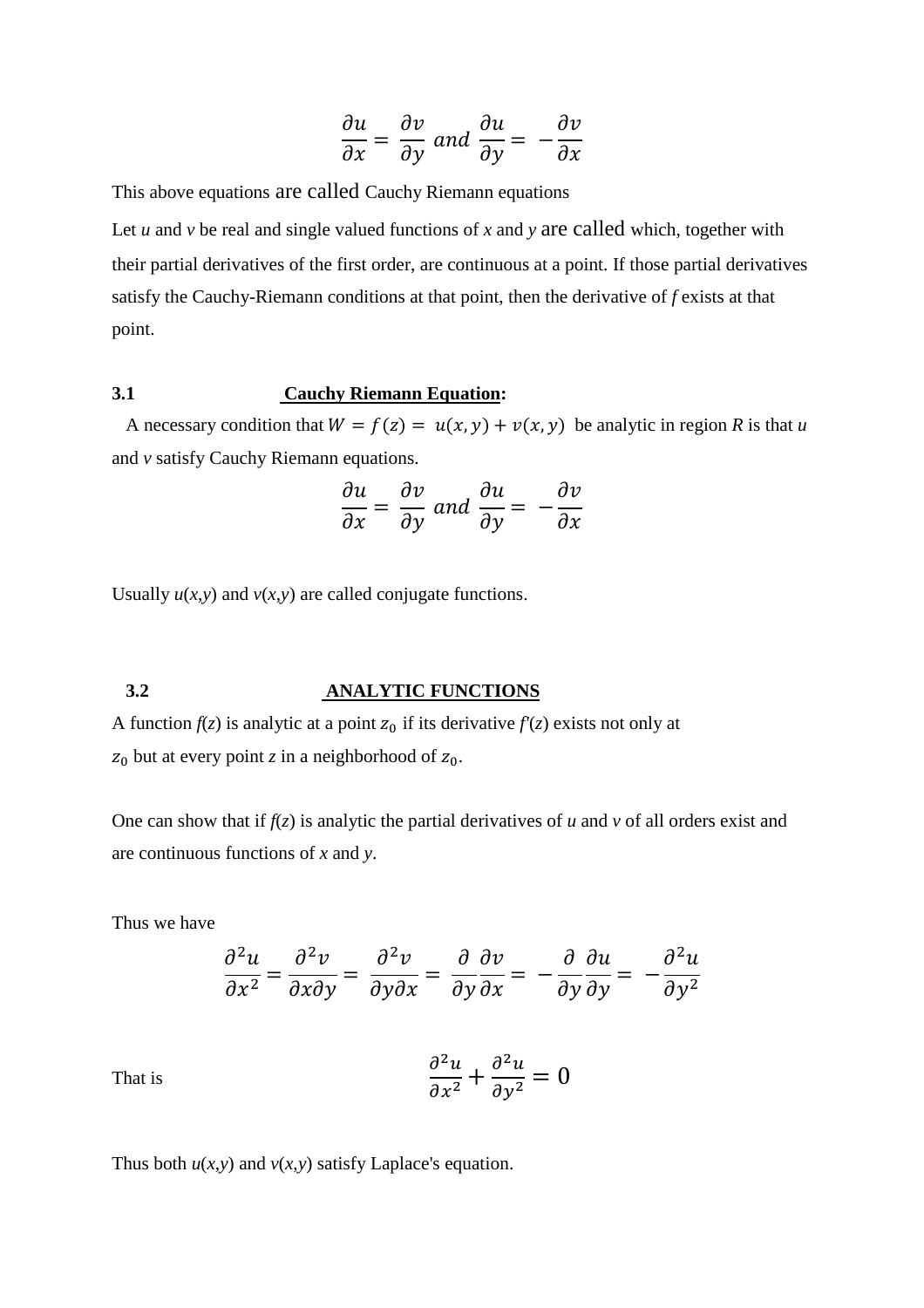**Example:** Show that  $f(z)$ :  $\rightarrow \mathbb{C}$  defined by  $f(z) = e^z$  is analytic in  $\mathbb{C}$  and that  $\frac{de^z}{dz}$  $\frac{ie}{dz} = e^z$ .

Solution: Let  $z = x + iy$ .

Bu definition,  $f(z) = e^z = e^{x+iy} = e^x e^{iy} = e^x (\cos y + i \sin y)$ 

So,  $u(x, y) = e^x \cos y$  and  $v(x, y) = e^x \sin y$ 

To show  $f$  is analytic, we verify Cauchy Riemann equations.

$$
\frac{\partial u}{\partial x} = e^x \cos y, \qquad \frac{\partial v}{\partial x} = e^x \sin y
$$
  

$$
\frac{\partial u}{\partial y} = -e^x \sin y, \qquad \frac{\partial v}{\partial y} = e^x \cos y
$$

So,  $\frac{\partial u}{\partial x} = \frac{\partial v}{\partial y}$  and  $\frac{\partial u}{\partial y} = -\frac{\partial v}{\partial x}$  are satisfied.

Hence,  $f(z) = e^{z}$  is analytic. To show  $\frac{df}{dz}$  $\frac{dy}{dz} = e^z$ ,  $f(z) = u(x, y) + iv(x, y) = e^x \cos y +$  $ie^x$  sin y

Since  $\frac{\partial f}{\partial z} = \frac{\partial u}{\partial x} + i \frac{\partial v}{\partial x} = e^x \cos y + ie^x \sin y = e^x (\cos y + i \sin y) = e^x e^{iy} = e^{x+iy} = e^z$ 

Hence, 
$$
\frac{de^z}{dz} = e^z
$$
.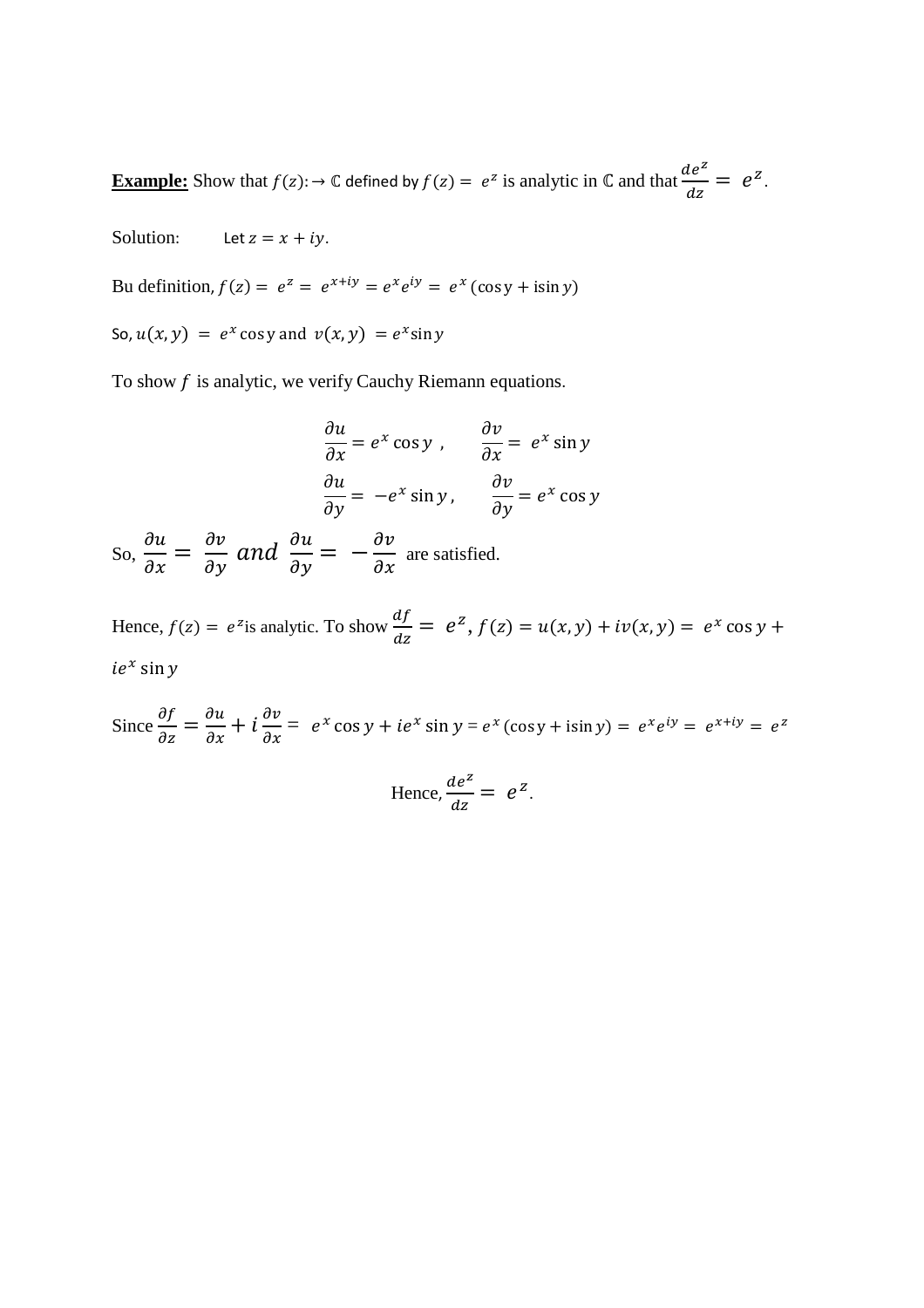#### **3.3 COMPLEX INTEGRAL**

**Definition (Definite Integral of a Complex Integrand):** Let  $f(t) = u(t) + iv(t)$  where u(t) and v(t) are real-valued functions of the real variable t for  $a \le t \le b$ . Then  $\int_{a}^{b} f(t)dt = \int_{a}^{b} (u(t) + iv(t))dt = \int_{a}^{b} u(t)dt + i \int_{a}^{b} v(t)dt$  $(A)$ 

We generally evaluate integrals of this type by finding the anti derivatives of  $u(t)$  and  $v(t)$ and evaluating the definite integrals on the right side of Equation above. That is, if  $U^I(t) = u(t)$  and  $V^I(t) = v(t)$ , we have

$$
\int_{a}^{b} f(t)dt = \int_{a}^{b} u(t)dt + i \int_{a}^{b} v(t)dt = U(b) - U(a) + i(V(b) - V(a)).
$$
 (B)

**Example:** Show that  $\int_0^1 (t-1)^3$  $\int_0^1 (t-1)^3 dt = -\frac{5}{4}.$ 

**Solution:** We write the integrand in terms of its real and imaginary parts,

i.e. 
$$
f(t) = (t-1)^3 = t^3 - 3t + i(-3t^2 + 1)
$$

Here,  $u(t) = t^3 - 3t$  and  $v(t) = -3t^2 + 1$ . The integrals of u(t) and v(t) are

$$
\int_0^1 u(t) \, dt = \int_0^1 (t^3 - 3t)^3 \, dt = \left[ \frac{t^4}{4} - \frac{3t^2}{2} \right]_0^1 = -\frac{5}{4}
$$

and  $\int_0^1 v(t) dt = \int_0^1 (-3t^2 + 1)^3$  $\int_0^1 (-3t^2 + 1)^3 dt = [-t^3 + t]_0^1 = 0$ 

Hence, by Definition (A),

$$
\int_0^1 (t-1)^3 dt = \int_0^1 u(t) dt + i \int_0^1 v(t) dt = -\frac{5}{4} + 0i = -\frac{5}{4}
$$

**<u>Example</u>:** Show that  $\int_0^{\pi} e^{t+it} dt$  $\int_{0}^{\frac{1}{2}} e^{t+it} dt = \frac{1}{2}$  $\frac{1}{2} \left( e^{\frac{\pi}{2}} - 1 \right) + \frac{i}{2} \left( e^{\frac{\pi}{2}} + 1 \right)$ .

Solution. We use the method suggested by Definitions (A) and (B) above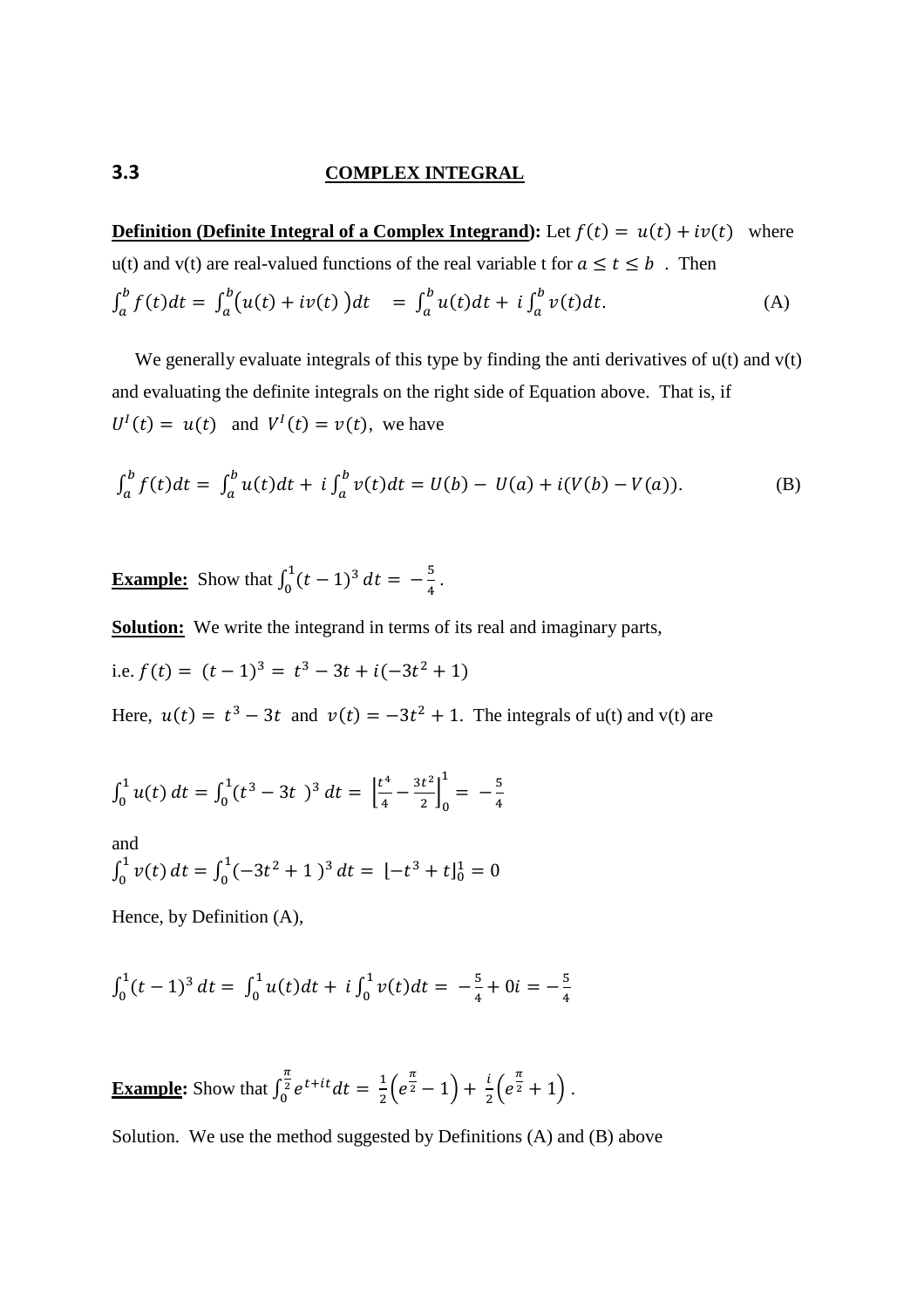$$
\int_0^{\frac{\pi}{2}} e^{t+it} dt = \int_0^{\frac{\pi}{2}} e^t e^{it} dt = \int_0^{\frac{\pi}{2}} e^t (\cos t + i \sin t) dt
$$

$$
= \int_0^{\frac{\pi}{2}} e^t \cos t dt + i \int_0^{\frac{\pi}{2}} e^t \sin t dt
$$

 We can evaluate each of the integrals via integration by parts. For example,  $\int e^t \cos t \, dt$  $\pi$  $\overline{\mathbf{c}}$  $\boldsymbol{0}$  $= (e^t \sin t)_{t=0}^{\infty}$  $t=\frac{\pi}{2}$  $\int_0^2 - \int_0^t e^t \sin t \, dt$  $\pi$  $\overline{\mathbf{c}}$  $\boldsymbol{0}$  $=\left(e^{\frac{\pi}{2}}\sin\right)$  $\pi$ 2  $- e^{0} \sin 0$   $\int e^{t} \sin t dt$  $\frac{\pi}{2}$  $\overline{\mathbf{c}}$  $\boldsymbol{0}$  $=$  (e  $\frac{\pi}{2}$ . 1 – 1.0) –  $\int_{}^{\overline{2}} e^{t} \sin t \, dt$  $\frac{\pi}{2}$  $\overline{\mathbf{c}}$  $\boldsymbol{0}$  $=$  e  $\frac{\pi}{2}$  -  $\int_{0}^{\overline{2}} e^t \sin t \, dt$  $\pi$  $\overline{\mathbf{c}}$  $\boldsymbol{0}$  $= e$  $\frac{\pi}{2} - (e^t - \cos t)_{t=0}^{t=\frac{\pi}{2}}$  $t=\frac{\pi}{2}$  $\begin{array}{c} 2 \\ 0 \end{array}$  +  $\int e^t$ .  $-\cos t \, dt$  $\pi$  $\overline{\mathbf{c}}$  $\boldsymbol{0}$  $= e$  $\frac{\pi}{2}$  + (e<sup>t</sup> cos t)<sub>t=0</sub><sup>t= $\frac{n}{2}$ </sup>  $t=\frac{\pi}{2}$  $\int_0^2 - \int_0^t e^t \cos t \, dt$  $\pi$  $\overline{\mathbf{c}}$  $\boldsymbol{0}$  $= e$  $\pi$  $2 + (e$  $\frac{\pi}{2}$ . 0 – 1.1) –  $\int_{}^{\overline{2}} e^t \cos t \, dt$  $\pi$  $\overline{\mathbf{c}}$  $\boldsymbol{0}$  $= e$  $\frac{\pi}{2}$  – 1 –  $\int$   $\frac{1}{2}$  e<sup>t</sup> cost dt  $\pi$  $\overline{\mathbf{c}}$  $\boldsymbol{0}$ 

Adding  $\int_0^2 e^t \cos t \, dt$  $\frac{\pi}{2}$  $\int_0^2 e^t \cos t \, dt$  to both sides of this equation and then dividing by 2 gives  $\int_0^{\overline{2}}e^t\cos t\,dt$  $\pi$  $\int_{0}^{\sqrt{2}} e^{t} \cos t \, dt = \frac{1}{2}$  $\frac{1}{2} (e^{\frac{\pi}{2}} - 1)$  . Likewise,  $\int_0^{\frac{\pi}{2}} e^t \sin t \, dt$  $\pi$  $\int_0^2 e^t \sin t \, dt = \frac{i}{2}$  $\frac{i}{2} (e^{\frac{\pi}{2}} + 1)$ . Therefore,  $\int_0^{\frac{\pi}{2}} e^{t+it} dt$  $\int_{0}^{\frac{\pi}{2}} e^{t+it} dt = \frac{1}{2}$  $\frac{1}{2} (e^{\frac{\pi}{2}}-1)+\frac{i}{2} (e^{\frac{\pi}{2}}+1)$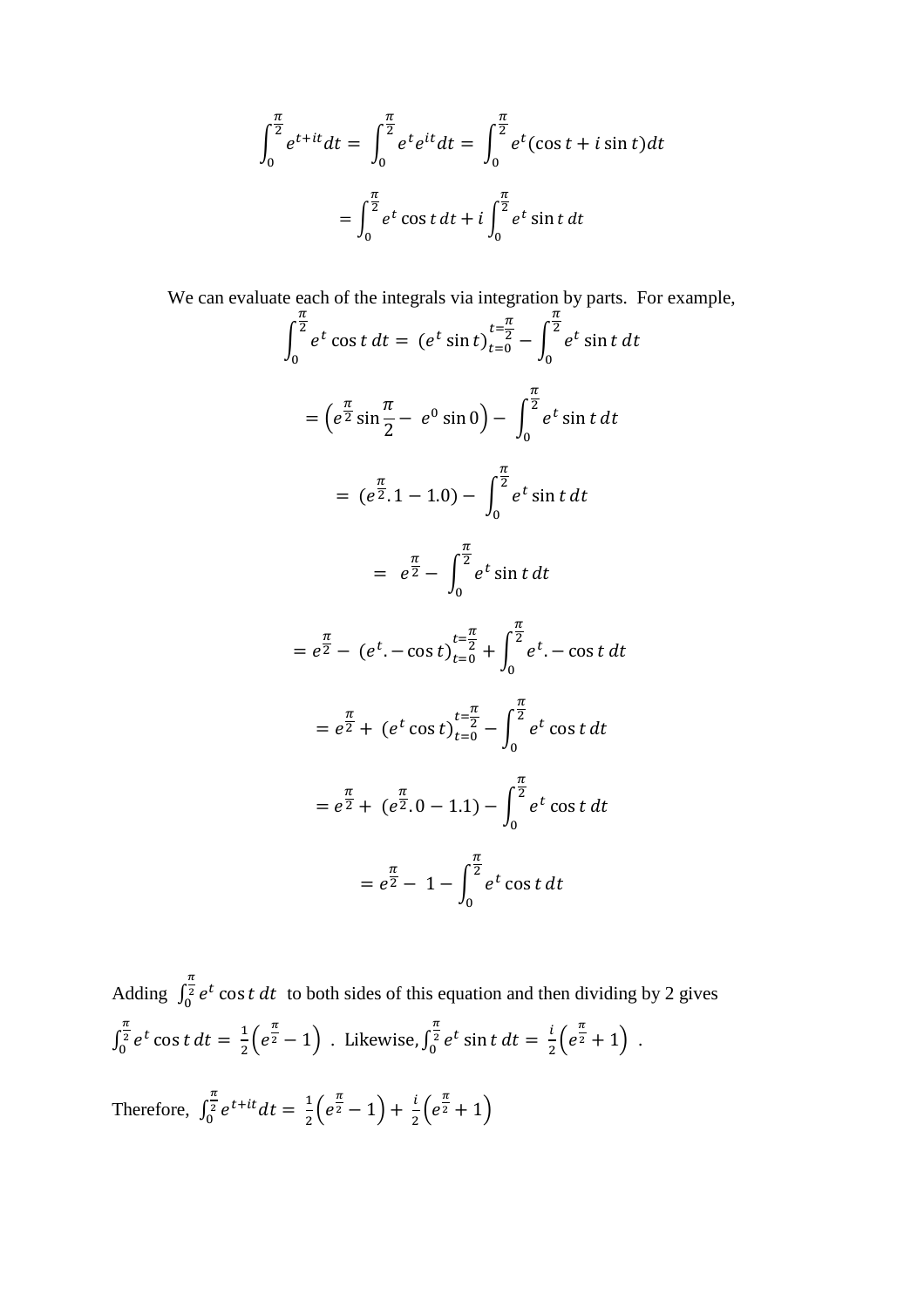Complex integrals have properties that are similar to those of real integrals. We now trace through several commonalities. Let  $f(t) = u(t) + iv(t)$  and  $g(t) = p(t) + iq(t)$  be continuous on  $a \le t \le b$ .

Using Definition (A), we can easily show that the integral of their sum is the sum of their integrals, that is

$$
\int_{a}^{b} (f(t) + g(t))dt = \int_{a}^{b} f(t)dt + \int_{a}^{b} g(t)dt
$$
 (C)

If we divide the interval  $a \le t \le b$  into  $a \le t \le c$  and  $c \le t \le b$  and integrate  $f(t)$  over these subintervals by using (A), then we get

$$
\int_{a}^{b} f(t)dt = \int_{a}^{c} f(t)dt + \int_{c}^{b} f(t)dt.
$$
 (D)

Similarly, if  $\alpha + i\beta$  denotes a complex constant, then

$$
\int_{a}^{b} (c+id)f(t)dt = (c+id)\int_{a}^{b} f(t)dt
$$
 (E)

If the limits of integration are reversed, then

$$
\int_{a}^{b} f(t)dt = -\int_{b}^{a} f(t)dt
$$
 (F)

The integral of the product  $f(t)g(t)$  becomes

$$
\int_{a}^{b} f(t)g(t)dt = \int_{a}^{b} (u(t) + iv(t)) (p(t) + iq(t))dt
$$
  
= 
$$
\int_{a}^{b} (u(t)p(t) - v(t)q(t))dt + i \int_{a}^{b} (u(t)q(t) - v(t)p(t))dt
$$
 (G)

**Example:** Let us verify property (E). We start by writing

$$
(c + id) f(t) = (c + id) (u(t) + iv(t))
$$

$$
= cu(t) - dv(t) + i(cv(t) + du(t))
$$

Using Definition (A), we write the left side of Equation (E) as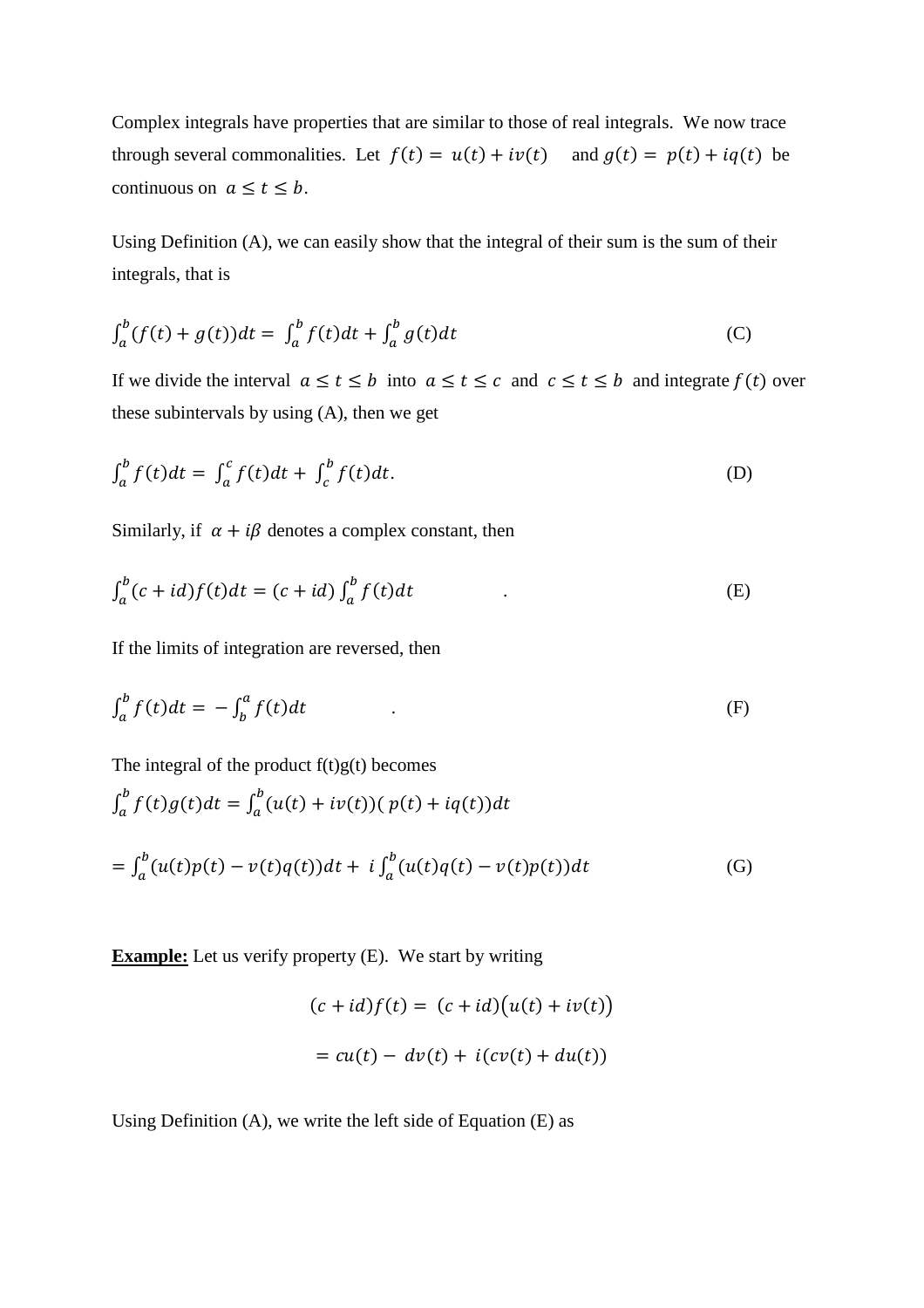$$
\int_a^b (c+id) \big(u(t)+iv(t)\big) dt = c \int_a^b u(t) dt - d \int_a^b v(t) dt + ic \int_a^b v(t) dt + id \int_a^b u(t) dt
$$

which is equivalent to

$$
\int_{a}^{b} (c+id)(u(t) + iv(t))dt = c \int_{a}^{b} u(t)dt + id \int_{a}^{b} u(t)dt + ic \int_{a}^{b} v(t)dt + idi \int_{a}^{b} v(t)dt
$$

$$
= (c+id) \int_{a}^{b} u(t)dt + i(c+id) \int_{a}^{b} v(t)dt
$$

$$
= (c+id)(\int_{a}^{b} u(t)dt + i \int_{a}^{b} v(t)dt)
$$

$$
= (c+id)(\int_{a}^{b} u(t)dt + i \int_{a}^{b} v(t)dt)
$$
Therefore 
$$
\int_{a}^{b} (c+id)f(t)dt = (c+id)\int_{a}^{b} f(t)dt
$$

 It is worthwhile to point out the similarity between equation (B) and its counterpart in calculus. Suppose that U and V are differentiable on  $a \le t \le b$  and  $F(t) = U(t) +$  $iV(t)$ . Since  $F^I(t) = U^I(t) + iV^I(t) = u(t) + iv(t) = f(t)$ , equation (B) takes on the familiar form

$$
\int_{a}^{b} f(t)dt = F(t)\Big|_{t=a}^{t=b} = F(b) - F(a). \tag{H}
$$

where  $F^{I}(t) = f(t)$ . We can view Equation (H) as an extension of the fundamental theorem of calculus.

$$
\int_{a}^{b} f^{I}(t)dt = f(b) - f(a).
$$
 (I)

**Example:** Use Equation (H) to show that  $\int_0^{\frac{\pi}{2}} e^{t+it} dt$  $\int_{0}^{\frac{1}{2}} e^{t+it} dt = \frac{1}{2}$  $\frac{1}{2} \left( e^{\frac{\pi}{2}} - 1 \right) + \frac{i}{2} \left( e^{\frac{\pi}{2}} + 1 \right)$ 

**<u>Solution:</u>** We seek a function F with the property that  $F^I(t) = e^{(1+i)t}$ . We note that  $F(t) = \frac{1}{1+t}$  $\frac{1}{1+i}e^{(1+i)t}$  satisfies this requirement, so

$$
\int_0^{\frac{\pi}{2}} e^{t+it} dt = \frac{1}{1+i} e^{(1+i)t} \Big|_{t=0}^{t=\frac{\pi}{2}} = \frac{1}{1+i} e^{(1+i)\frac{\pi}{2}} - \frac{1}{1+i} e^0
$$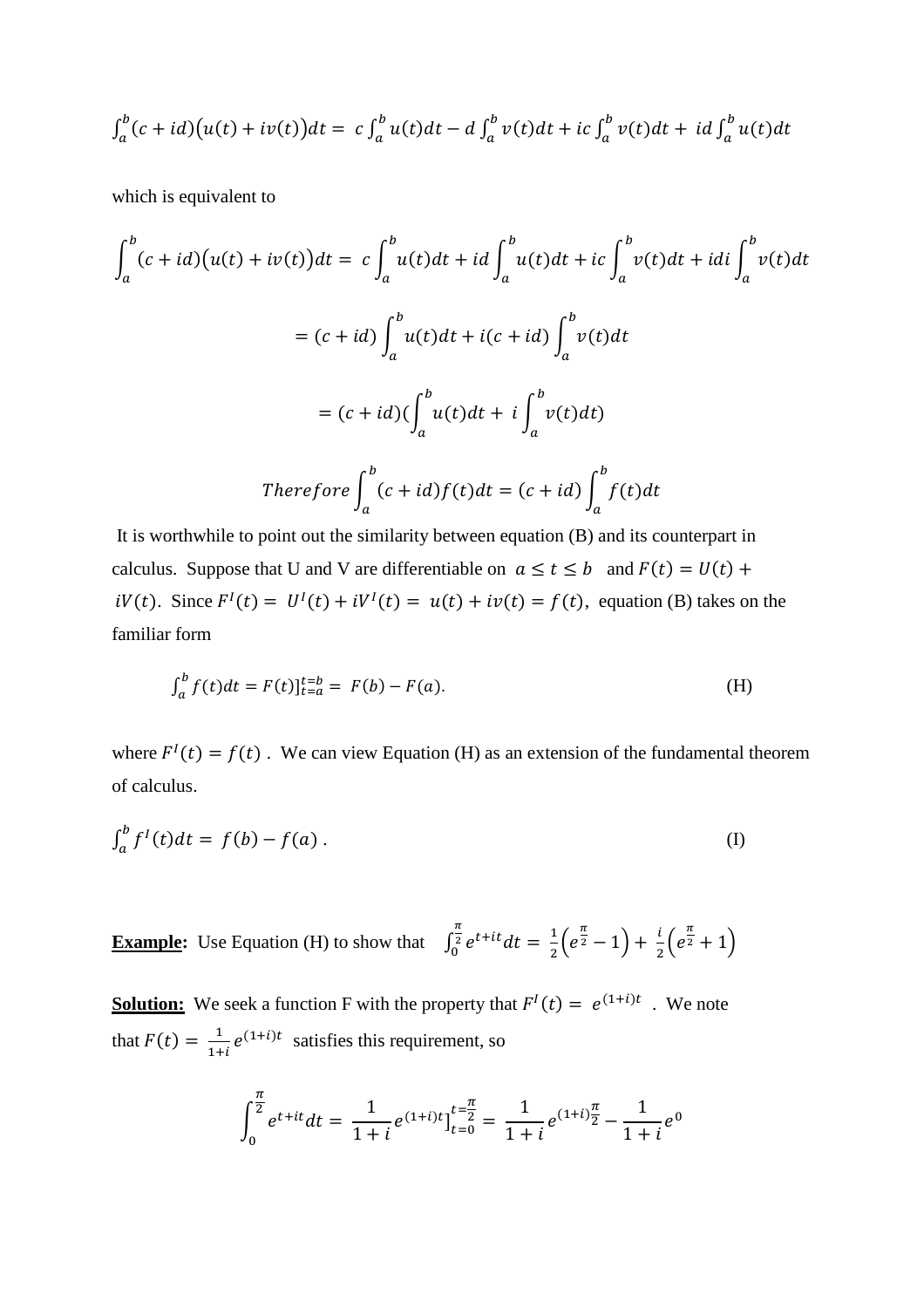$$
= \frac{1}{1+i}e^{\frac{\pi}{2}}e^{i\frac{\pi}{2}} - \frac{1}{1+i} = \frac{1}{1+i}ie^{\frac{\pi}{2}} - \frac{1}{1+i}
$$

$$
= \frac{1}{1+i}(ie^{\frac{\pi}{2}} - 1) = \frac{1}{2}(1-i)(-1+ie^{\frac{\pi}{2}})
$$

$$
= \frac{1}{2}(e^{\frac{\pi}{2}} - 1) + \frac{i}{2}(e^{\frac{\pi}{2}} + 1)
$$

#### 4.0 CONCLUSION

Conclusively, A function  $f(z)$  is analytic at a point  $z_0$  if its derivative  $f'(z)$  exists not only at  $z_0$  but at every point *z* in a neighborhood of  $z_0$ .

#### 5.0 SUMMARY

A necessary condition that  $W = f(z) = u(x, y) + v(x, y)$  be analytic in region *R* is that *u* and *v* satisfy Cauchy Riemann equations.

#### 6.0 TMA

1 Use Equation (H) to evaluate  $\int_{0}^{\frac{\pi}{2}} e^{t+it} dt$  $\int_0^2$ 

2 Evaluate  $\int_0^1 (t-1)^5$  $\int_0^1 (t-1)^5 dt$ .

#### 7.0 REFRENCES / FURTHER READINGS

Hildraban, F. B. *Advanced Calculus for Application*.

Murray, R. Spieg (1974). *Schaums Outline Series or Theory and Problem of Advanced Calculus*. Great Britain: McGraw–Hill Inc.

Stephenor, G. (1977). *Mathematical Methods for Science Students*. London: Longman, Group Limited.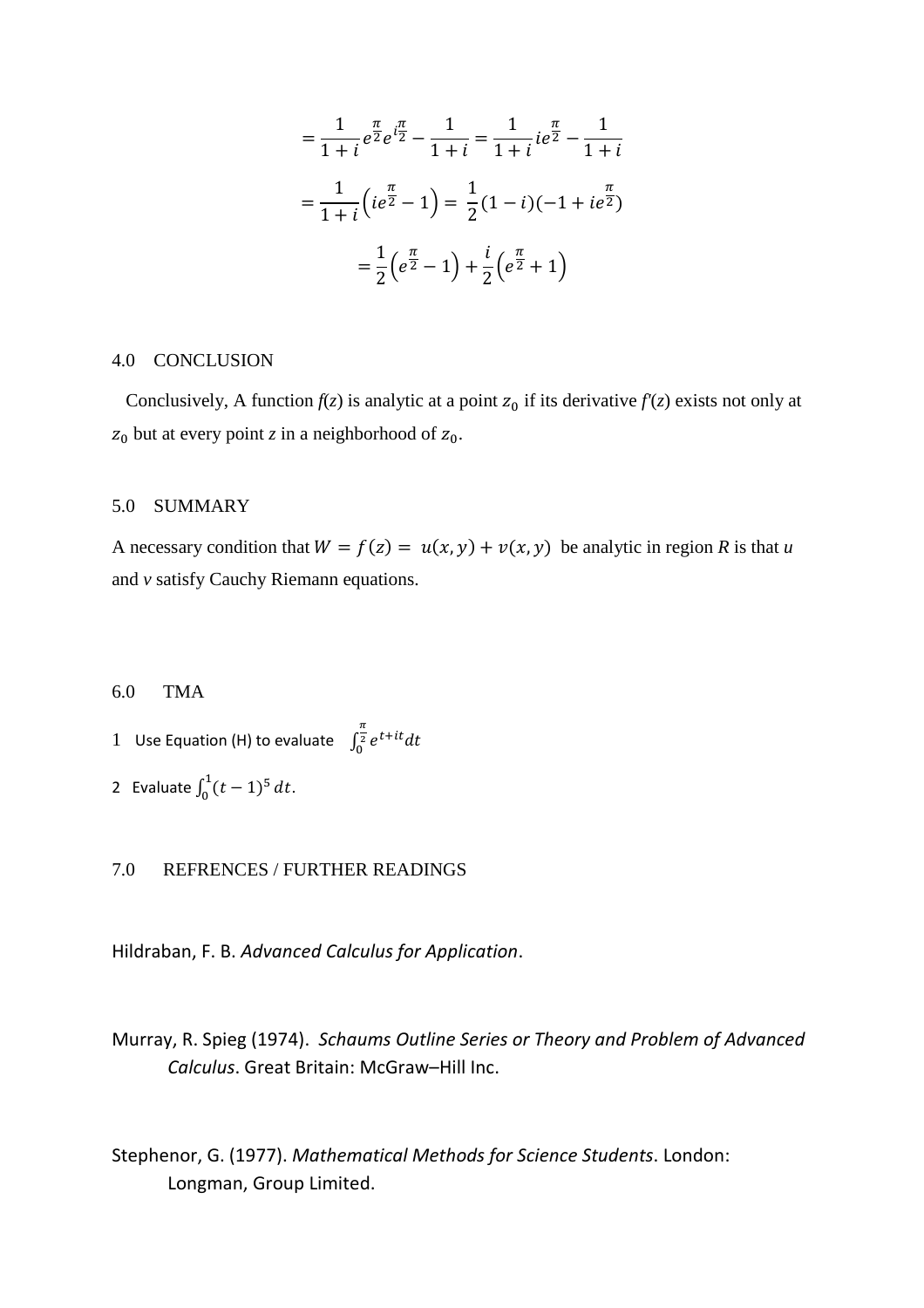Stroud, K.A. (1995). 5<sup>th</sup> ed. *Engineering Maths*. () Palgraw

Verma, P.D.S. (1995). *Engineering Mathematics*. New Delhi: Vikas Publishing House PVT Ltd.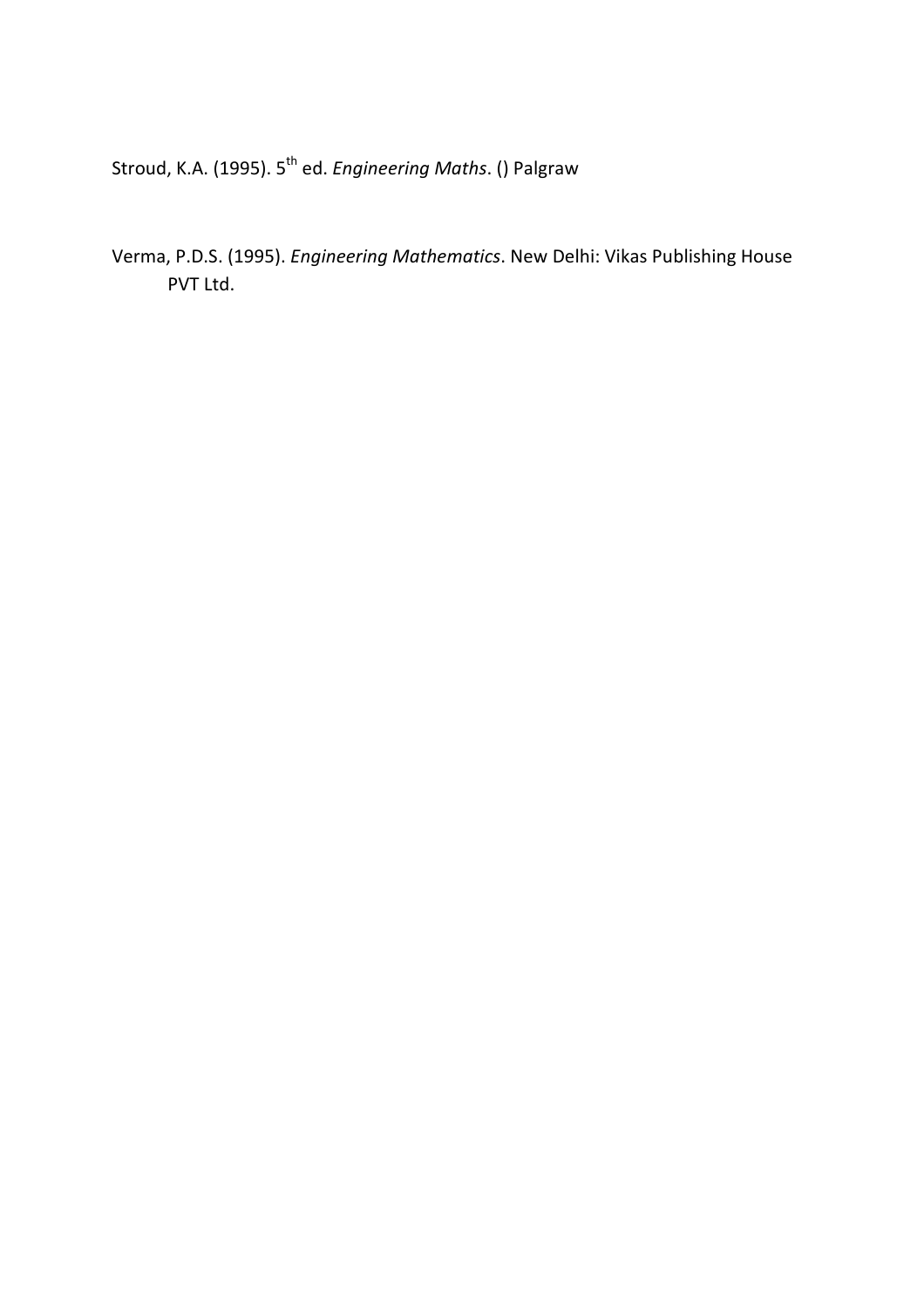# **UNIT 3**

# **RESIDUE THEOREM**

## **CONTENTS**

- 1.0 Introduction
- 2.0 Objectives
- 3.0 Main Content
- 4.0 Conclusion
- 5.0 Summary
- 6.0 Tutor-Marked Assignment
- 7.0 References/Further Readings

## 1.0 INTRODUCTION

The **residue theorem**, sometimes called **Cauchy's Residue Theorem** in complex analysis is a powerful tool to evaluate line integrals of analytic functions over closed curves and can often be used to compute real integrals as well. It generalizes the Cauchy integral theorem and Cauchy's integral formula. From a geometrical perspective, it is a special case of the generalized Stokes' theorem.

## 2.0 OBJECTIVES

- to be able to determine and explain Residue;
- to be able to use Residue to evaluate integrals; and
- to show that the Residue integration method can be extended to the case of several singular points of  $f(z)$  inside C

# **3.0 MAIN CONTENT**

**Residue theorem:** Suppose *U* is a simply connected open subset of the complex plane, and  $a_1, \ldots, a_n$  are finitely many points of *U* and *f* is a function which is defined and holomorphic on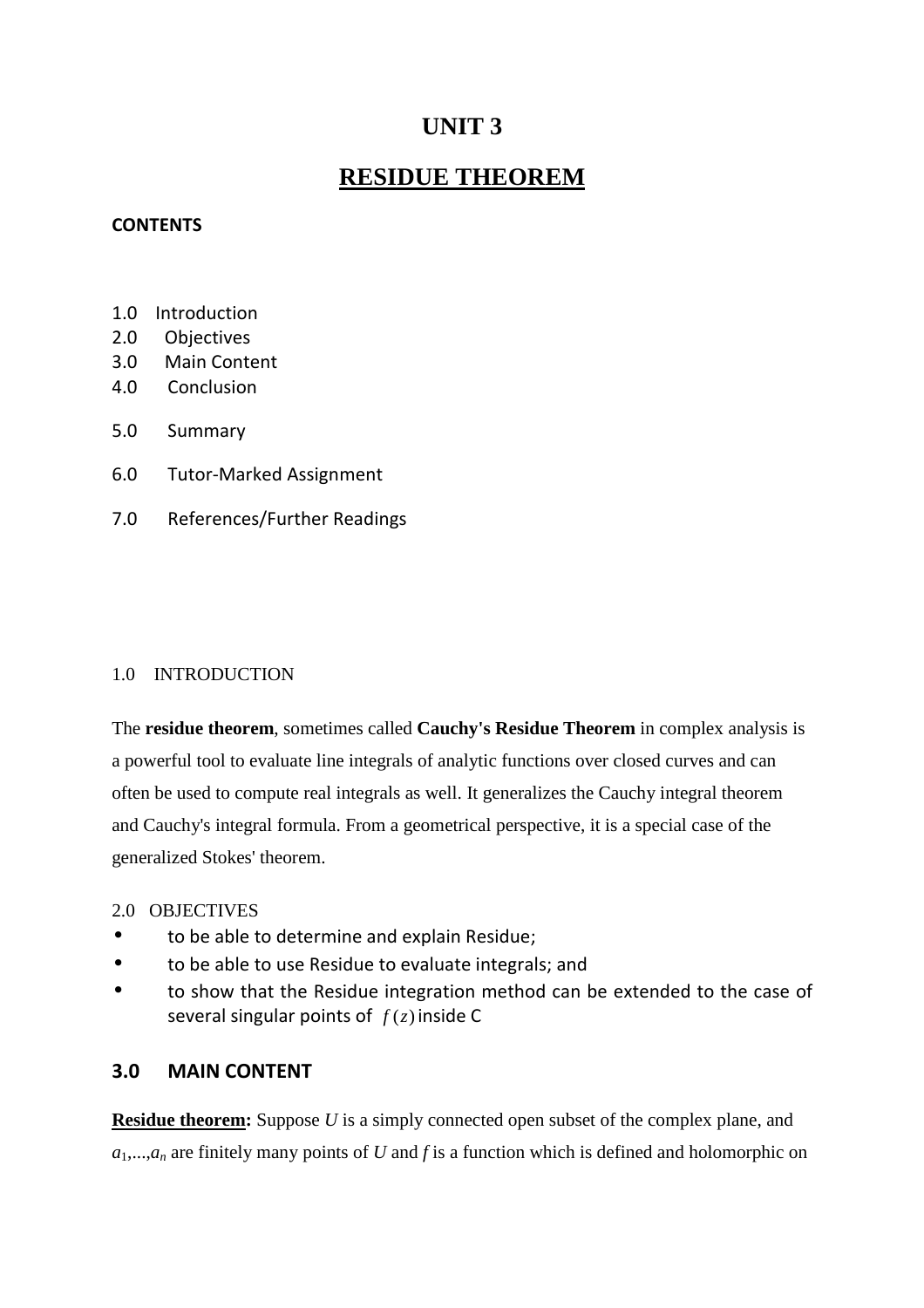$U \setminus \{a_1,...,a_n\}$ . If  $\gamma$  is a rectifiable curve in *U* which bounds the  $a_k$ , but does not meet any and whose start point equals its endpoint, then

$$
\oint_{\gamma} f(z) dz = 2\pi i \sum_{k=1}^{n} I(\gamma, a_k) \text{Res}(f, a_k).
$$

If γ is a positively oriented Jordan curve,  $I(γ, a_k) = 1$  and so

$$
\oint_{\gamma} f(z) dz = 2\pi i \sum_{k=1}^{n} \text{Res}(f, a_k).
$$

Here, Res(*f*,  $a_k$ ) denotes the <u>residue</u> of *f* at  $a_k$ , and I( $\gamma$ ,  $a_k$ ) is the winding number of the curve  $\gamma$ about the point  $a_k$ . This winding number is an integer which intuitively measures how many times the curve  $\gamma$  winds around the point  $a_k$ ; it is positive if  $\gamma$  moves in a counter clockwise ("mathematically positive") manner around  $a_k$  and 0 if  $\gamma$  doesn't move around  $a_k$  at all.

The relationship of the residue theorem to Stokes' theorem is given by the Jordan Curve Theorem. The general plane curve  $\gamma$  must first be reduced to a set of simple closed curves {γ*i*} whose total is equivalent to γ for integration purposes; this reduces the problem to finding the integral of  $f \, dz$  along a Jordan curve  $\gamma_i$  with interior *V*. The requirement that  $f$  be holomorphic on  $U_0 = U \setminus \{a_k\}$  is equivalent to the statement that the exterior derivative  $d(f \, dz)$  $= 0$  on  $U_0$ . Thus if two planar regions *V* and *W* of *U* enclose the same subset  $\{a_i\}$  of  $\{a_k\}$ , the regions  $V\backslash W$  and  $W\backslash V$  lie entirely in  $U_0$ , and hence $\int_{V\backslash W} d(fdz) - \int_{W\backslash V} d(fdz)$  is welldefined and equal to zero. Consequently, the contour integral of *f dz* along γ*i*=∂V is equal to the sum of a set of integrals along paths  $\lambda_j$ , each enclosing an arbitrarily small region around a single *a*<sub>*j*</sub>—the residues of *f* (up to the conventional factor  $2\pi i$ ) at  $\{a_i\}$ . Summing over  $\{\gamma_i\}$ , we recover the final expression of the contour integral in terms of the winding numbers $\{I(\gamma, a_k)\}.$ 

In order to evaluate real integrals, the residue theorem is used in the following manner: the integrand is extended to the complex plane and its residues are computed (which is usually easy), and a part of the real axis is extended to a closed curve by attaching a half-circle in the upper or lower half-plane. The integral over this curve can then be computed using the residue theorem. Often, the half-circle part of the integral will tend towards zero as the radius of the half-circle grows, leaving only the real-axis part of the integral, the one we were originally interested in.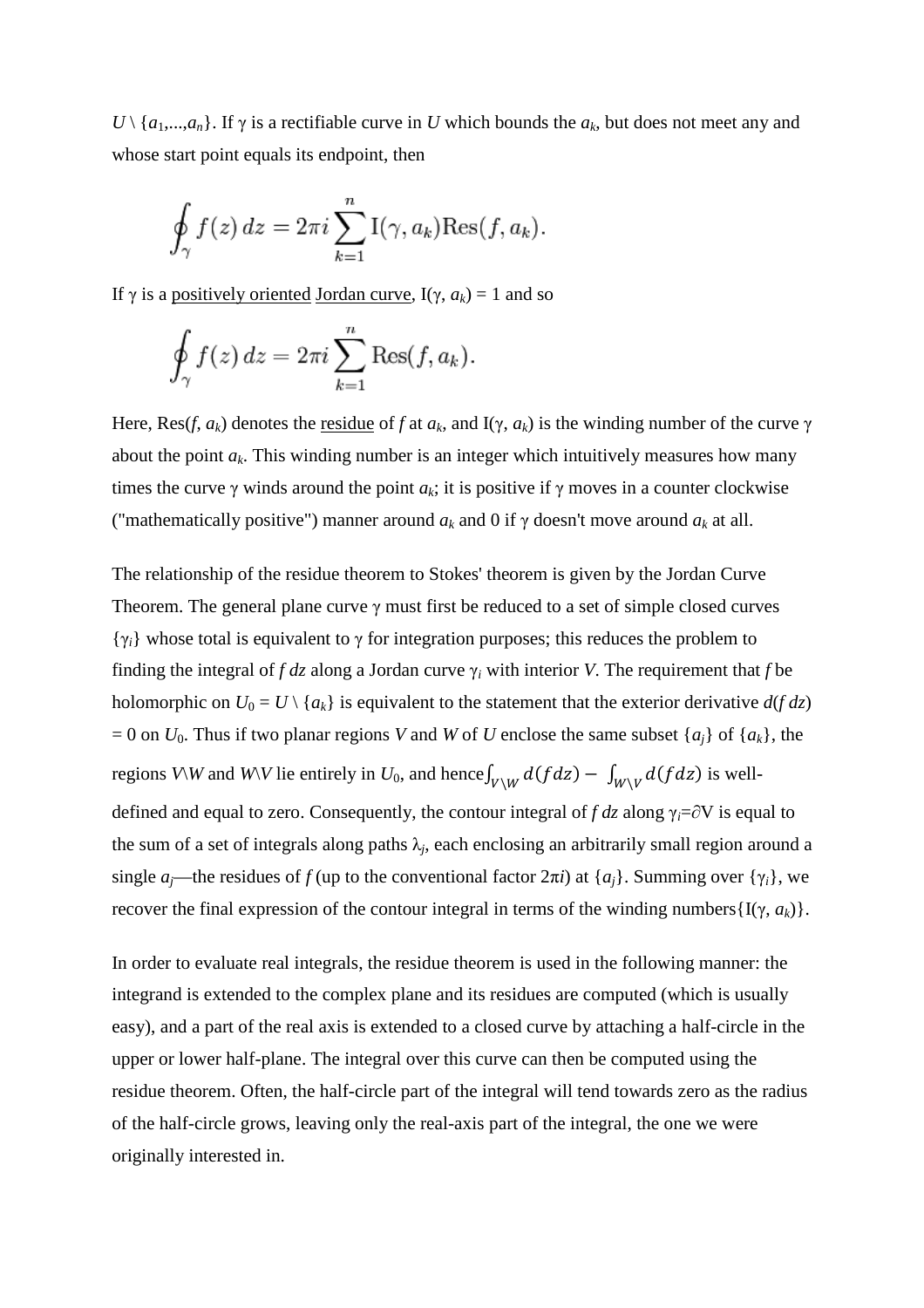#### **Example:**

The integral



arises in probability theory when calculating the characteristic function of the Cauchy distribution. It resists the techniques of elementary calculus but can be evaluated by expressing it as a limit of contour integrals.

Suppose *t* > 0 and define the contour *C* that goes along the <u>real</u> line from −*a* to *a* and then counterclockwise along a semicircle centered at 0 from *a* to −*a*. Take *a* to be greater than 1, so that the imaginary unit *i* is enclosed within the curve. The contour integral is

$$
\int_C f(z) dz = \int_C \frac{e^{itz}}{z^2 + 1} dz.
$$

Since  $e^{itz}$  is an <u>entire function</u> (having no singularities at any point in the complex plane), this function has singularities only where the denominator  $z^2 + 1$  is zero. Since  $z^2 + 1 = (z + i)(z - i)$ *i*), that happens only where  $z = i$  or  $z = -i$ . Only one of those points is in the region bounded by this contour. Because  $f(z)$  is

$$
\frac{e^{itz}}{z^2+1} = \frac{e^{itz}}{2i} \left( \frac{1}{z-i} - \frac{1}{z+i} \right) \n= \frac{e^{itz}}{2i(z-i)} - \frac{e^{itz}}{2i(z+i)},
$$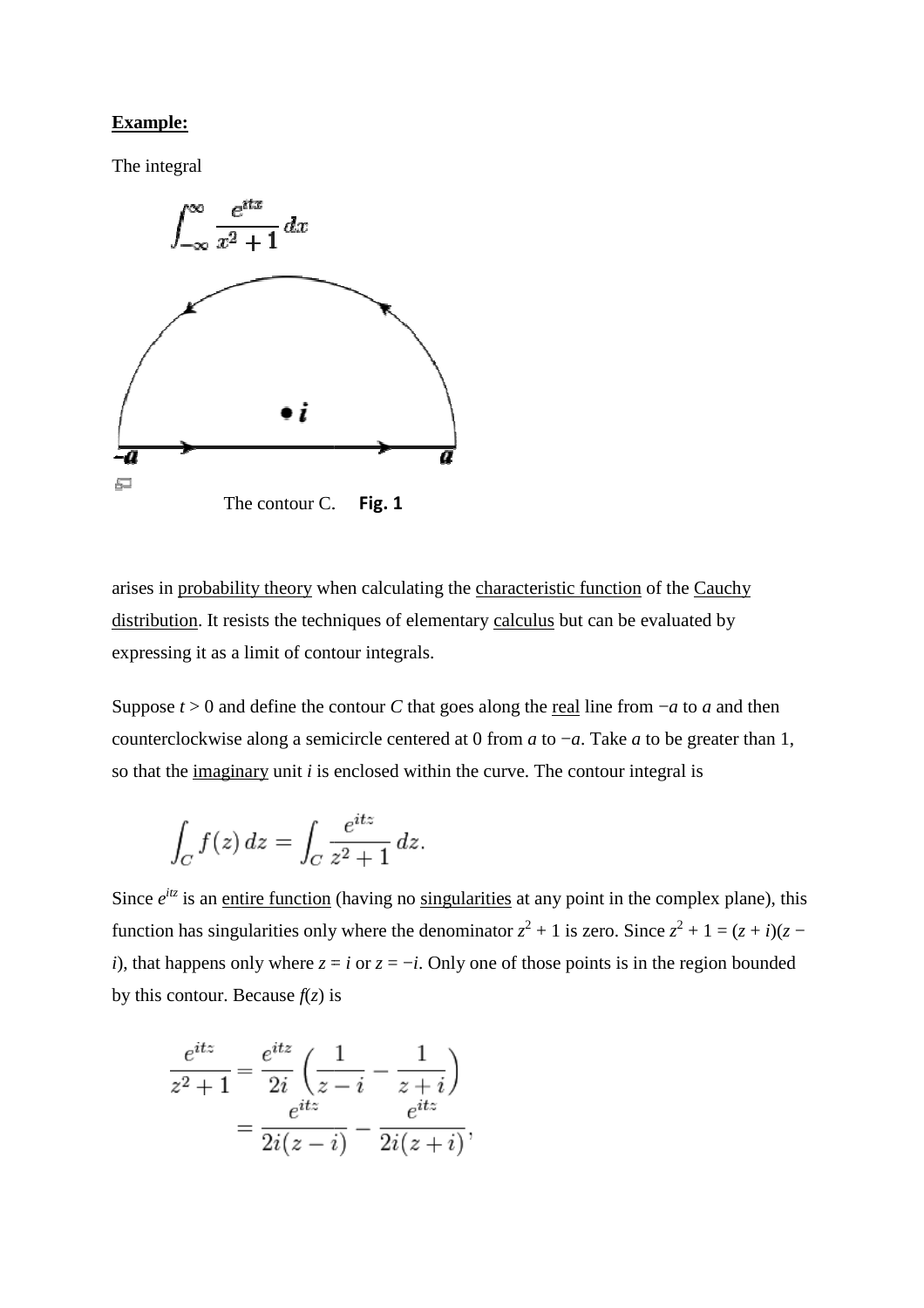the <u>residue</u> of  $f(z)$  at  $z = i$  is

$$
\mathrm{Res}_{z=i} f(z) = \frac{e^{-t}}{2i}.
$$

According to the residue theorem, then, we have

$$
\int_C f(z) dz = 2\pi i \cdot \text{Res}_{z=i} f(z) = 2\pi i \frac{e^{-t}}{2i} = \pi e^{-t}.
$$

The contour *C* may be split into a "straight" part and a curved arc, so that

$$
\int_{\text{straight}} f(z) \, dz + \int_{\text{arc}} f(z) \, dz = \pi e^{-t}
$$

and thus

$$
\int_{-a}^{a} f(z) dz = \pi e^{-t} - \int_{\text{arc}} f(z) dz.
$$

Using estimations it can be shown that

Therefore



If  $t < 0$  then a similar argument with an arc *C'* that winds around −*i* rather than *i* shows that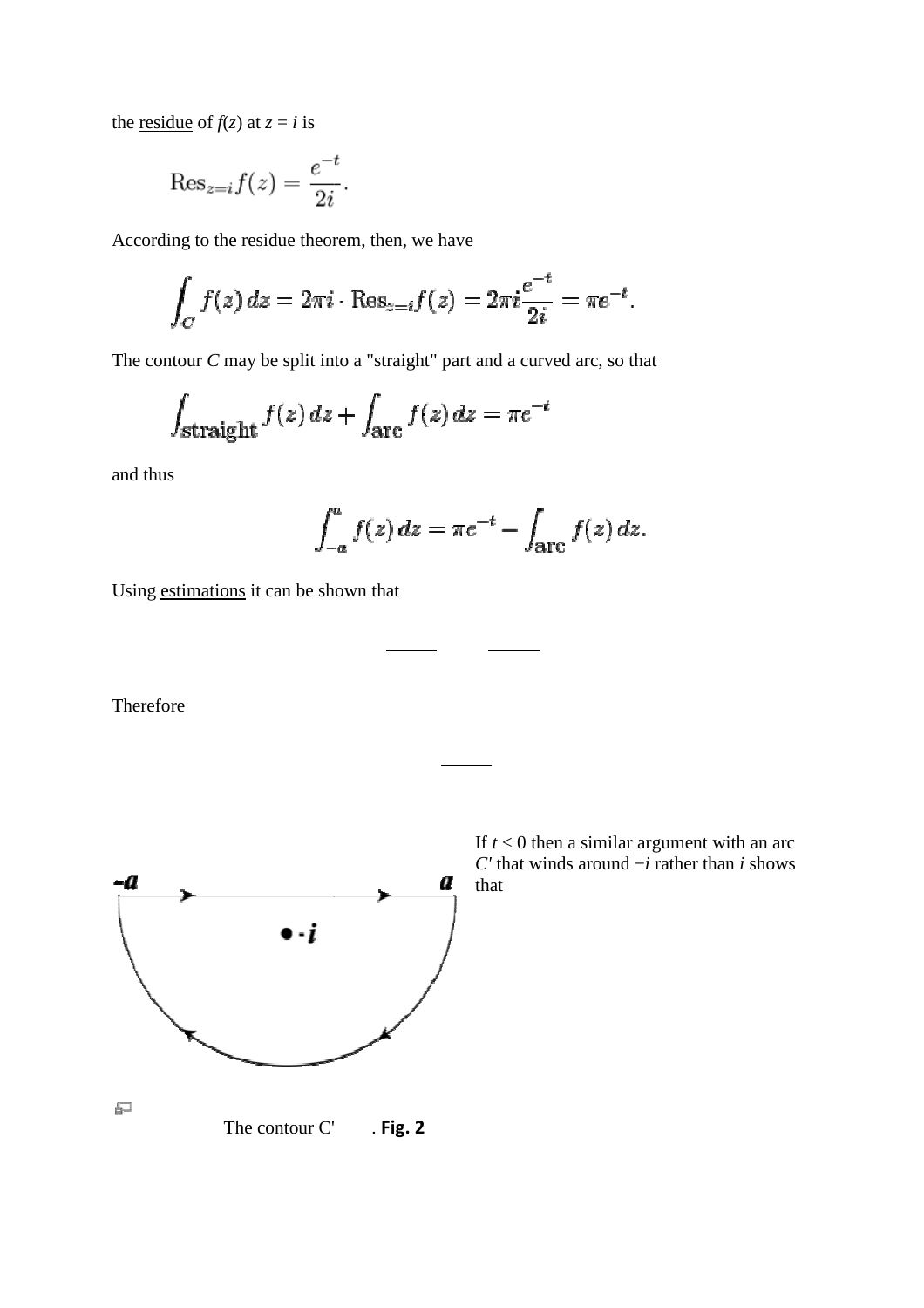$$
\int_{-\infty}^{\infty} \frac{e^{itz}}{z^2 + 1} dz = \pi e^t
$$

and finally we have

$$
\int_{-\infty}^{\infty} \frac{e^{itz}}{z^2 + 1} dz = \pi e^{-|t|}
$$

If  $t = 0$  then the integral yields immediately to elementary calculus methods and its value is  $\pi$ .

## **Example**

Show that

$$
\int_{-\infty}^{\infty} \frac{\cos sx}{k^2 + x^2} dx = \frac{\pi}{k} e^{ks}, \qquad \int_{-\infty}^{\infty} \frac{\sin sx}{k^2 + x^2} dx = 0 \qquad (s > 0, \ k > 0)
$$

#### **Solution**

In fact,  $\frac{e}{k^2 + x^2}$ *e isz* + has only one pole in the upper plane, namely, a simple pole at  $z = ik$ , and from (4) we obtain

$$
\operatorname{Re} s \frac{e^{isz}}{k^2 + z^2} = \left[ \frac{e^{isz}}{2z} \right]_{z=ik} = \left[ \frac{e^{-ks}}{2ik} \right].
$$

Therefore,

$$
\int_{-\infty}^{\infty} \frac{e^{isz}}{k^2 + z^2} dx = 2\pi i \frac{e^{-ks}}{2ik} = \frac{\pi}{k} e^{ks}.
$$

Since  $e^{isx} = \cos(sx) + i \sin(sx)$ , this yields the above results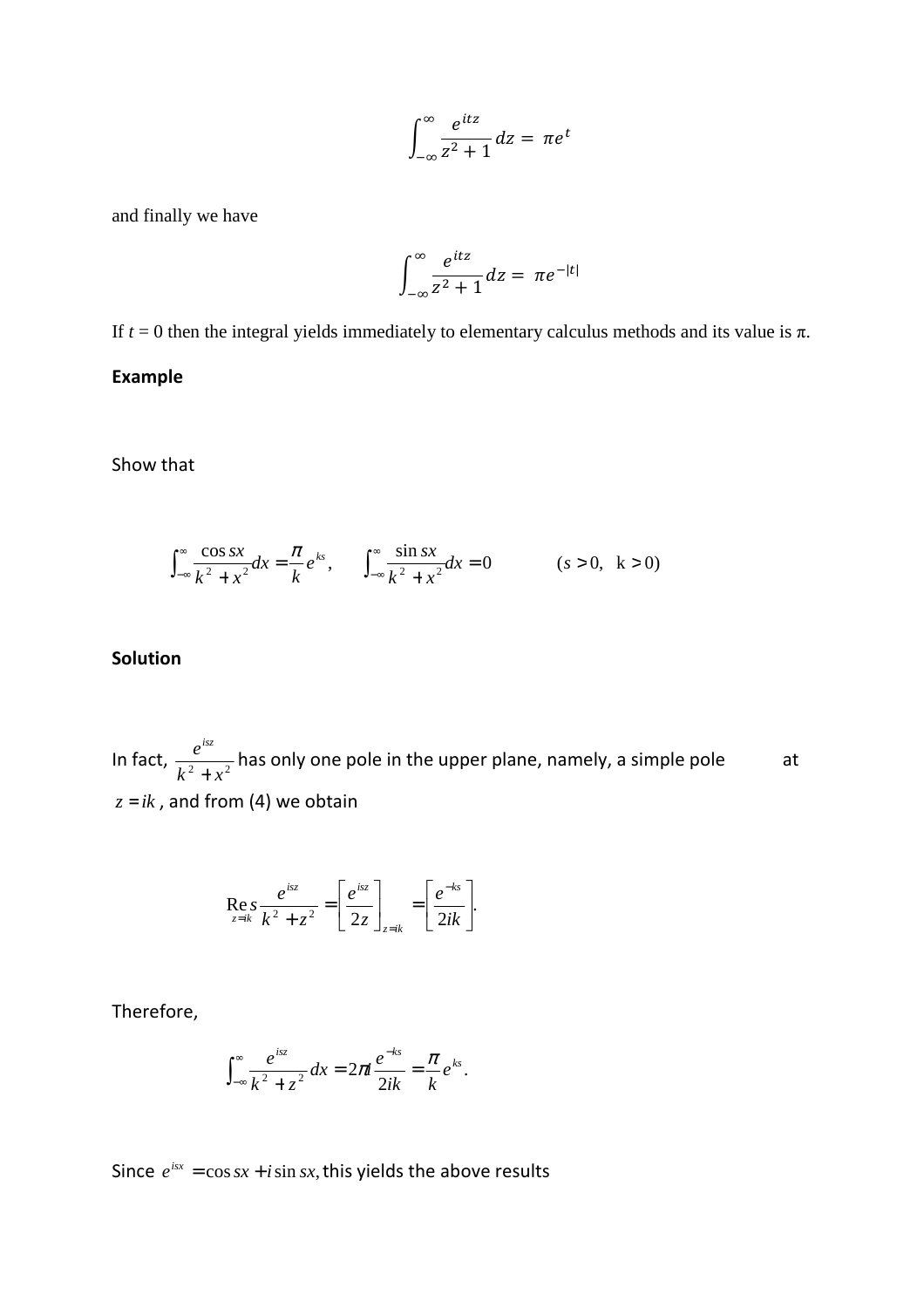# **3.2 Types of Real Improper Integrals**

Another kind of improper integral is a definite integral

$$
\int_A^B f(x)dx
$$

whose integral becomes infinite at a point *a* in the interval of integration,

$$
\lim_{x\to a}|f(x)| = \infty
$$

Then the integral means

$$
\int_{A}^{B} f(x)dx = \lim_{\tau \to a} \int_{A}^{a-\tau} f(x)dx + \lim_{\eta \to 0} \int_{a+\eta}^{B} f(x)dx
$$

where  $\tau$  and  $\eta$  approaches zero independently and through positive values. It may happen that neither of these limits exists, if  $\tau, \eta \rightarrow 0$  independently,

but

$$
\lim_{\tau \to 0} \left[ \int_{A}^{a-\tau} f(x) dx + \int_{a+\eta}^{B} f(x) dx \right]
$$

exists. This is called the **Cauchy principal value** of the integral. It is written

$$
\text{pv.v.} \int_A^B f(x) dx.
$$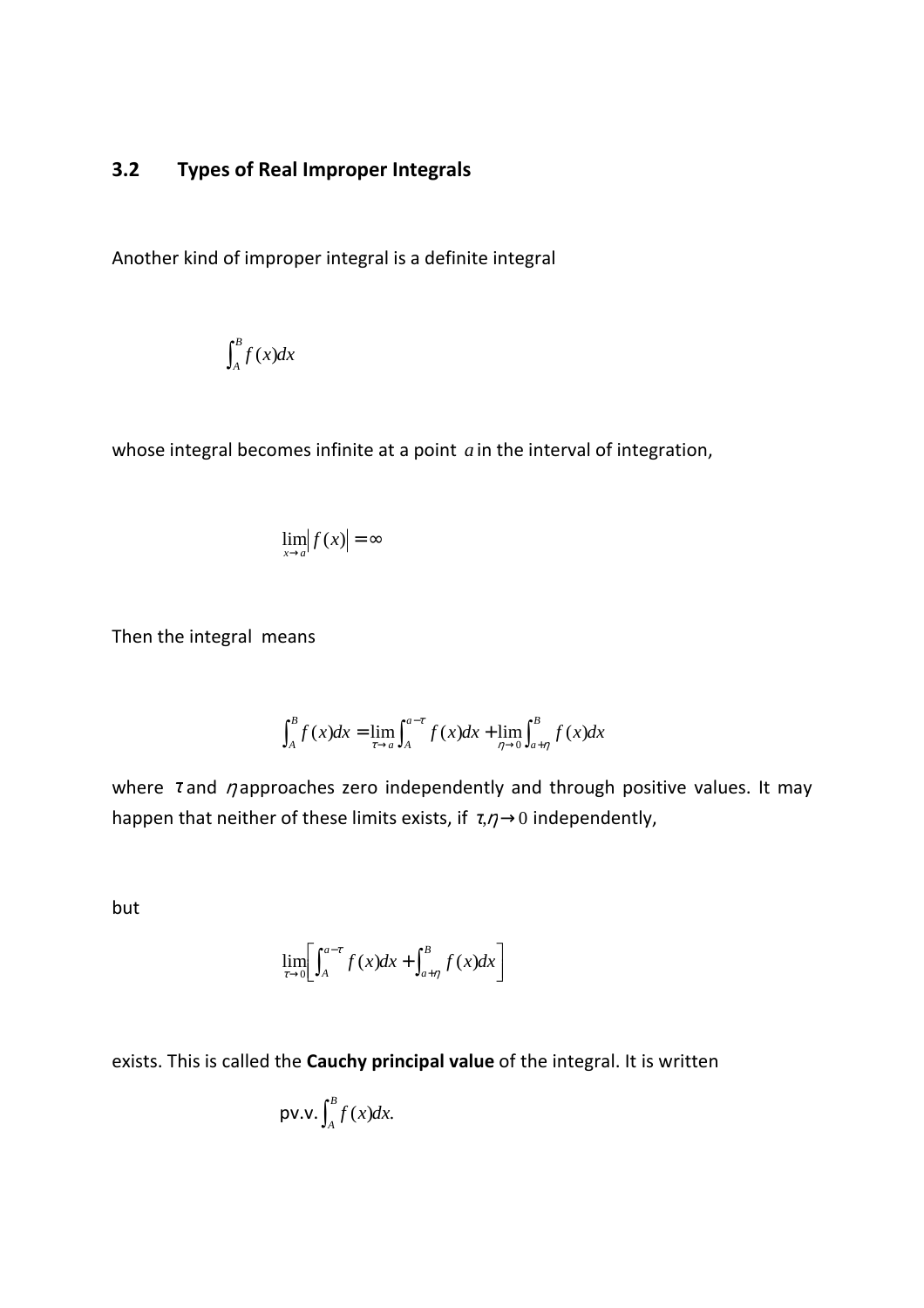For example,

$$
\text{pv.v.} \int_{-1}^{1} \frac{dx}{x^3} = \lim_{\tau \to 0} \left[ \int_{-1}^{\tau} \frac{dx}{x^3} + \int_{\tau}^{1} \frac{dx}{x^3} \right] = 0
$$

the principal value exists although the integral itself has no meaning. The whole situation is quite similar to that discussed in the second part of the previous section.

To evaluate improper integral whose integrands have poles on the real axis, we use a part that avoids these singularities by following small semi-circles at the singular points; the procedure maybe illustrated by the following example.

**Example** 

**An Application** 

Show that

$$
\int_0^\infty \frac{\sin x}{x} dx = \frac{\pi}{2}.
$$

(This is the limit of sine integral Si(x) as  $x \rightarrow \infty$ )

#### **Solution**

a. We do not consider *z*  $\frac{\sin z}{z}$  because this function does not behave suitably at infinity. We consider *z e iz* , which has a simple pole at z=0, and integrate around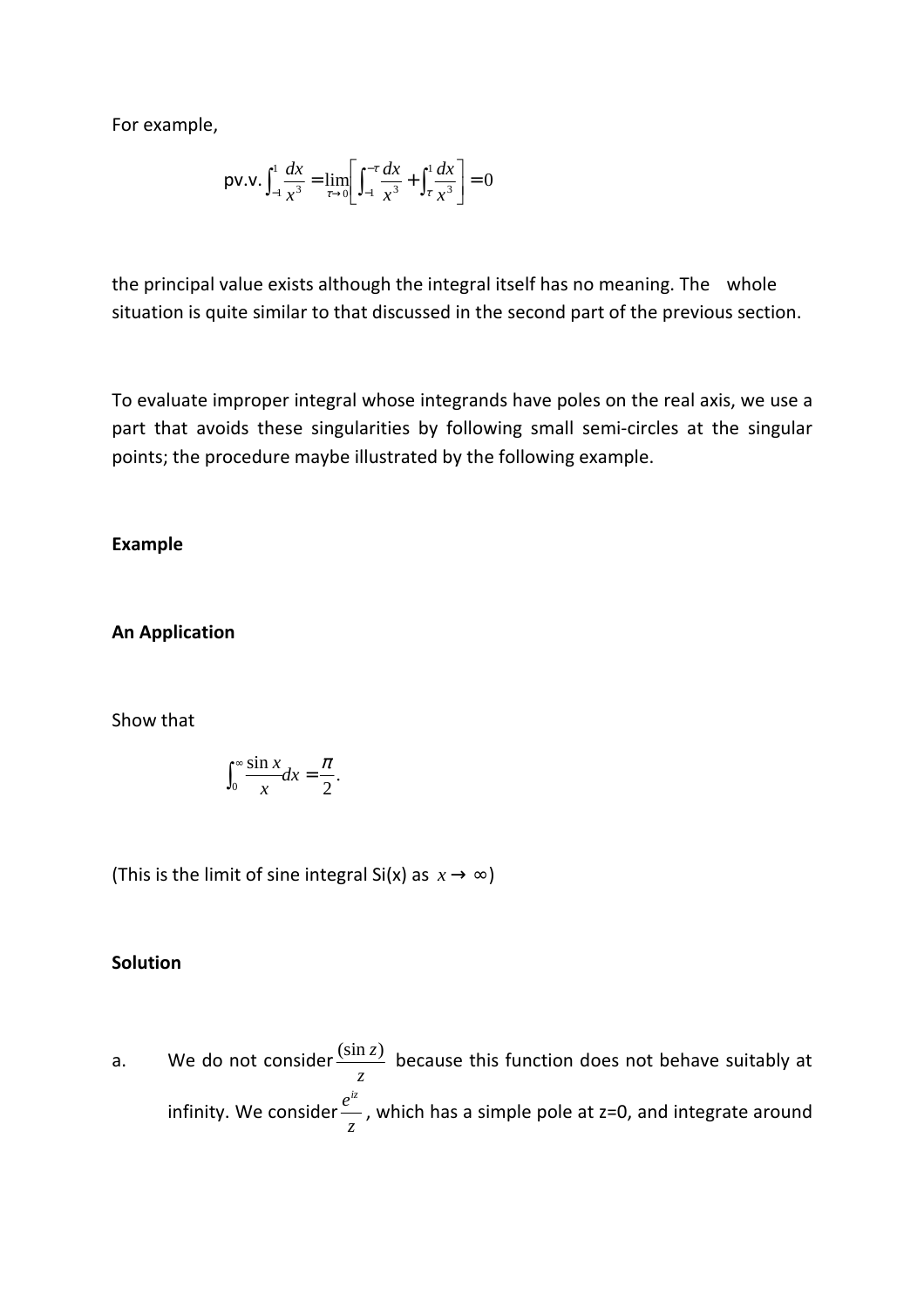the contour in figure below. Since *z e iz* is analytic inside and on C Cauchy's integral theorem gives

$$
\oint_C \frac{e^{iz}}{z} dz = 0
$$

b. We prove that the value of the integral over the large semicircle  $C_1$  approaches *R* as approaches infinity. Setting  $z = Re^{i\theta} dz = iRe^{i\theta} d\theta$ ,  $\frac{dz}{z = id\theta}$  $\theta$ .dz = iR  $e^{i\theta}d\theta$ . *z id*  $z = R e^{i\theta} dz = iR e^{i\theta} d\theta, \frac{dz}{dt}$ =  $= R e^{i\theta} dz = iR e^{i\theta} d\theta$ ,  $\frac{dz}{dz}$  and therefore

$$
\left| \int_C \frac{e^{iz}}{z} dz \right| = \left| \int_0^{\pi} e^{iz} i d\theta \right| \le \int_0^{\pi} \left| e^{iz} \right| d\theta \qquad (z = Re^{i\theta})
$$

In the integrant on the right,

$$
\left|e^{iz}\right| = \left|e^{iR(\cos\theta + i\sin\theta)}\right| = \left|e^{iR\cos\theta}\right| \left|e^{-R\sin\theta}\right| = e^{-R\sin\theta}.
$$

We insert this,  $sin(\pi - \theta) = sin \theta$  to get an integral from 0 to  $\pi/2$ , and then  $\varpi \ge 2\theta/\pi$  (when  $0 \le \theta \le \pi/2$ ); to get an integral that we can evaluate:



**Fig. 3**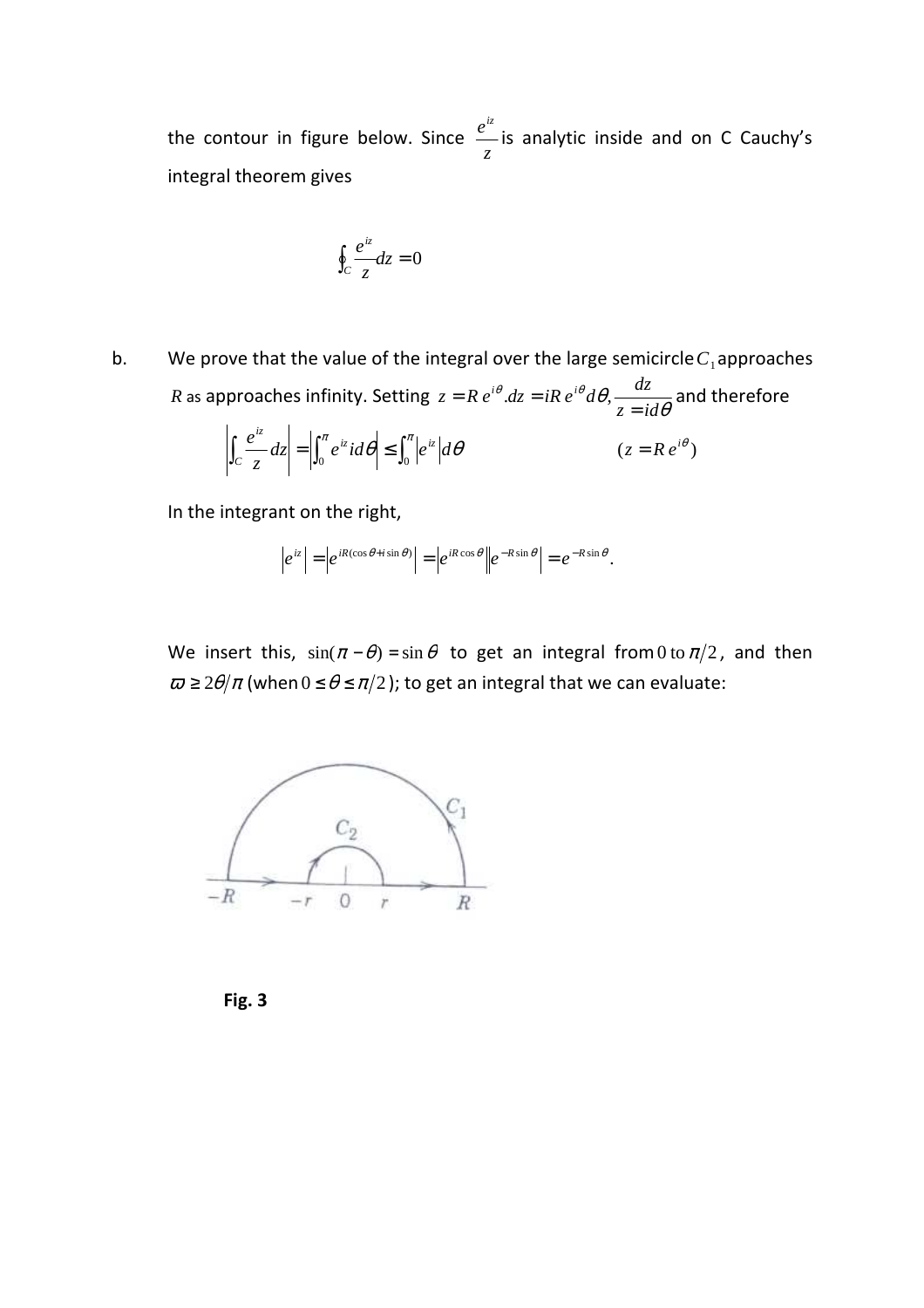

**Fig. 4** 

$$
\int_0^{\pi} |e^{iz}| d\theta = \int_0^{\pi} e^{-R\sin\theta} d\theta = \int_0^{\pi/2} e^{-R\sin\theta} d\theta
$$
  
<  $2\int_0^{\pi/2} e^{-2R\theta/\pi} d\theta = \frac{\pi}{R} (1 - e^{-R}) \to 0$  as  $R \to \infty C_1$ 

Hence the value of the integral over  $C_1$  approaches as  $R \rightarrow \infty$ 

c.  $\blacksquare$  For the integral over small semicircle  $C_2$  in figure above, we have

$$
\int_{C_2} \frac{e^{iz}}{z} dz = \int_{C_2} \frac{dz}{z} + \int_{C_2} \frac{e^{iz} - 1}{z} dz
$$

The first integral on the right equals  $-\pi$  . The integral of the second integral is analytic and thus bounded, say, less than some constant M in absolute value for all z on $C_2$  and between  $C_2$  and the x-axis. Hence by the  $ML$  – inequality, the absolute value of this integral cannot exceed  $M\pi r$ . This approaches  $r \rightarrow 0$ . Because of part (b), from (7) we thus obtain

$$
\int_{C_2} \frac{e^{iz}}{z} dz = \text{pv.v.} \int_{-\infty}^{\infty} \frac{e^{ix}}{x} dx + \lim_{r \to 0} \int_{C_2} \frac{e^{iz}}{z} dz
$$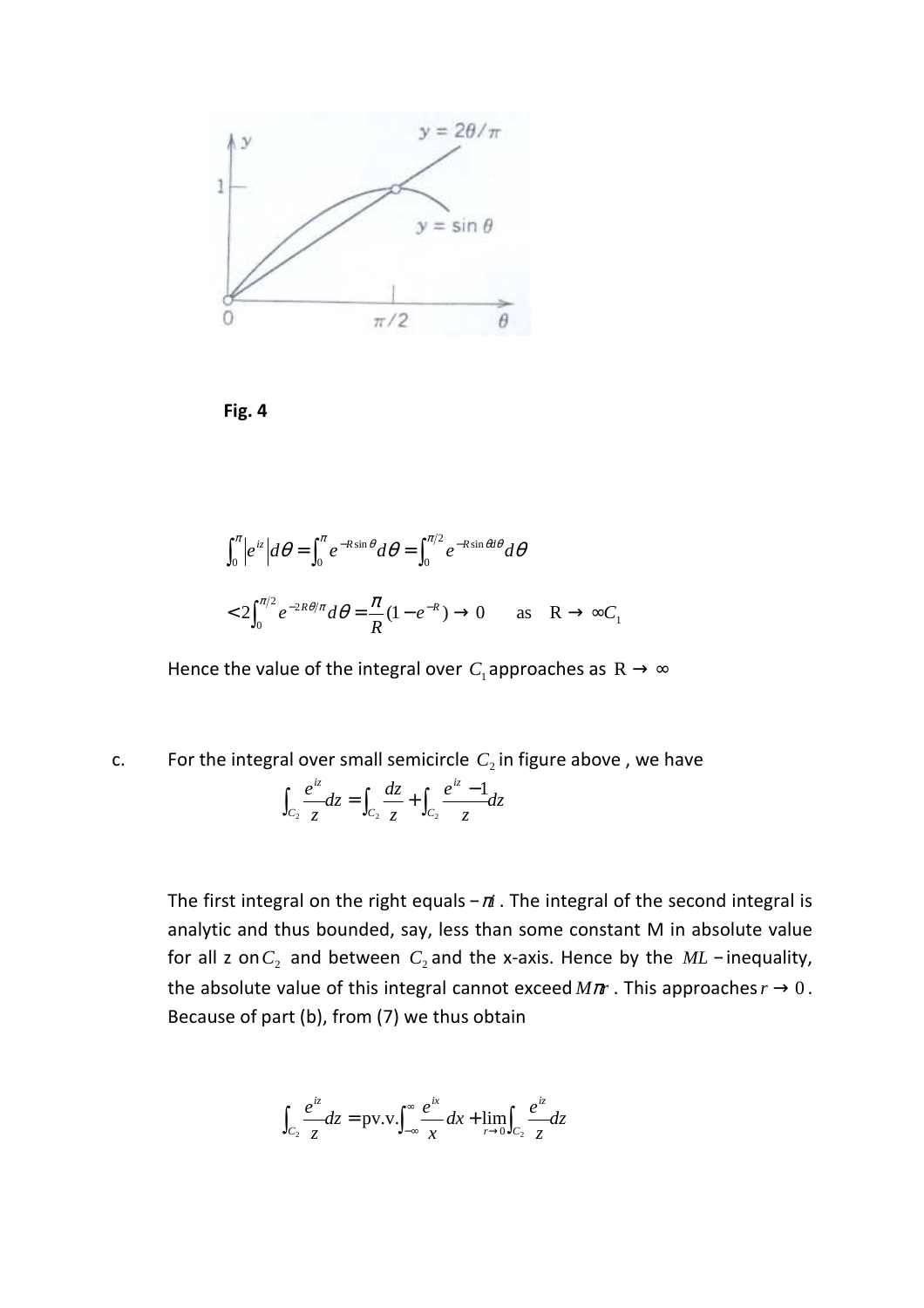$$
= \text{pv.v.} \int_{-\infty}^{\infty} \frac{e^{ix}}{x} dx - \pi i = 0
$$

Hence this principal value equals  $\pi i$ ; its real part is 0 and its imaginary part is

$$
pv.v.\int_{-\infty}^{\infty} \frac{\sin x}{x} dx = \pi
$$
 (8)

d. Now the integrand in (8) is not singular at  $x=0$ . Furthermore, Since for positive *x* the function  $1/x$  decreases, the area under the curve of the integrand between two consecutive positive zeros decreases in a monotone fashion, that is, the absolute value of the integrals

$$
I_n = \int_{n\pi}^{n\pi + \pi} \frac{\sin x}{x} dx \qquad \qquad n = 0, 1, \dots
$$

From a monotone decreasing sequence,  $|I_1|, |I_2|, \cdots$  and  $I_n \to 0$  as  $n \to \infty$ . Since these integrals have alternating sign (why?), it follows from the Leibniz test that the infinite series  $I_0 + I_1 + I_2 + \cdots$  converges. Clearly, the sum of the series is the integral

$$
\int_0^\infty \frac{\sin x}{x} dx = \lim_{b \to \infty} \int_0^b \frac{\sin x}{x} dx
$$

which therefore exists. Similarly the integral from 0 to  $-\infty$  exists. Hence we need not take the principal value in (8), and

$$
\int_{-\infty}^{\infty} \frac{\sin x}{x} dx = \pi
$$

Since the integrand is an even function, the desired result follows.

In part (c) of example 2 we avoided the simple pole by integrating along a small semicircle  $C_2$ , and then we let  $C_2$  shrink to a point. This process suggests the following.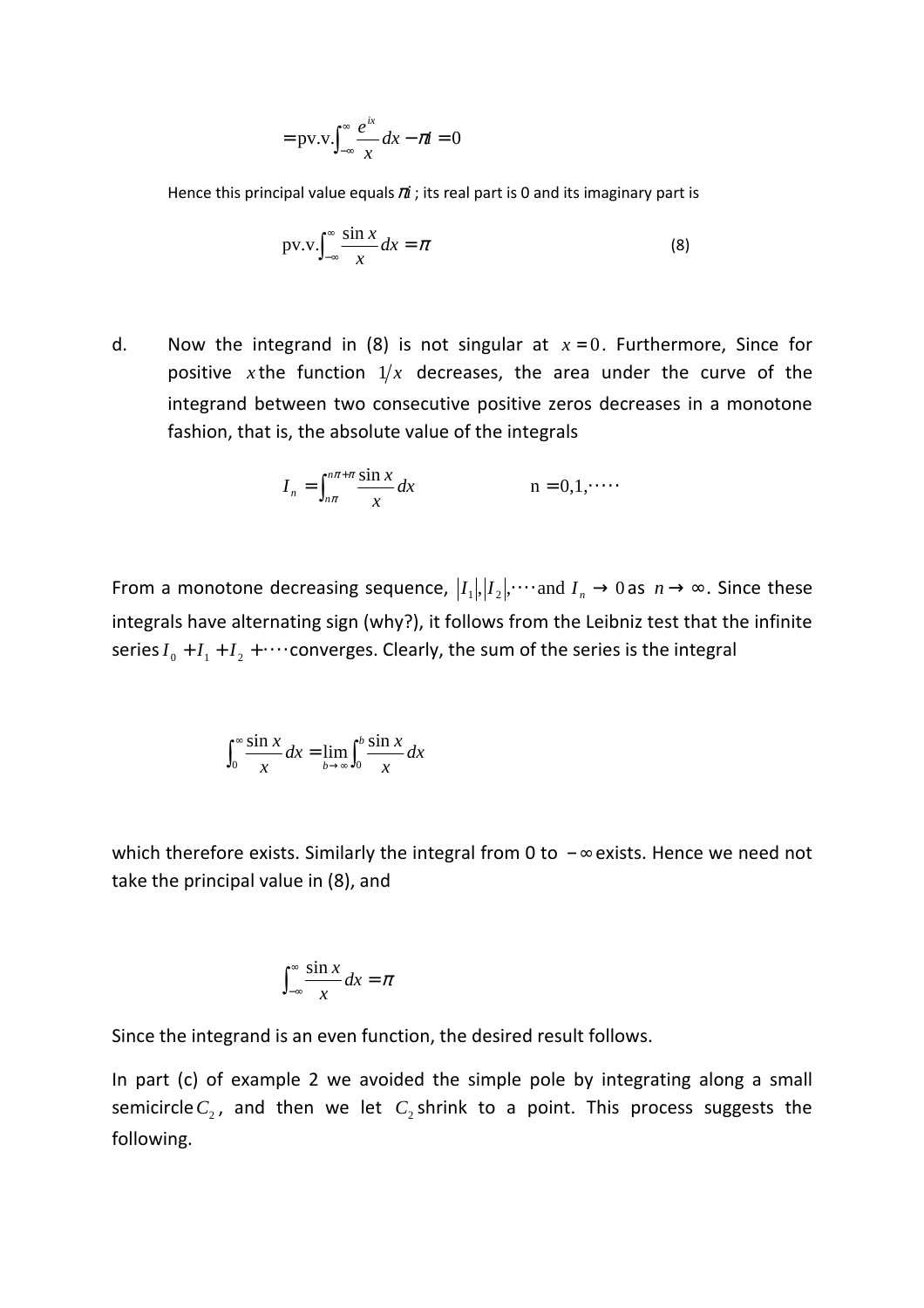# **3.4.3 Simple Poles on the Real Axis**

*If*  $(z)$  *has a simple pole at*  $z = a$  *on the real axis, then* 

$$
\lim_{r\to 0}\int_{C_2}f(z)dz=\pi\operatorname{Re}sf(z).
$$



**Theorem 1 Fig. 5** 

#### **Proof**

By the definition of a simple pole the integrand  $f(z)$  has at  $z = a$  the Laurent series

$$
f(z) = \frac{b_1}{z - a} + g(z),
$$
  $b_1 = \text{Re } s f(z)$ 

where  $g(z)$  is analytic on the semicircle of integration

$$
C_2: z = a + re^{i\theta}, \qquad 0 \le \theta = \pi
$$

and for all  $z$  between  $C_2$  and the x-axis. By integration,

$$
\int_{C_2} f(z)dz = \int_0^{\pi} \frac{b_1}{re^{i\theta}}ire^{i\theta} d\theta + \int_{C_2} g(z)dz
$$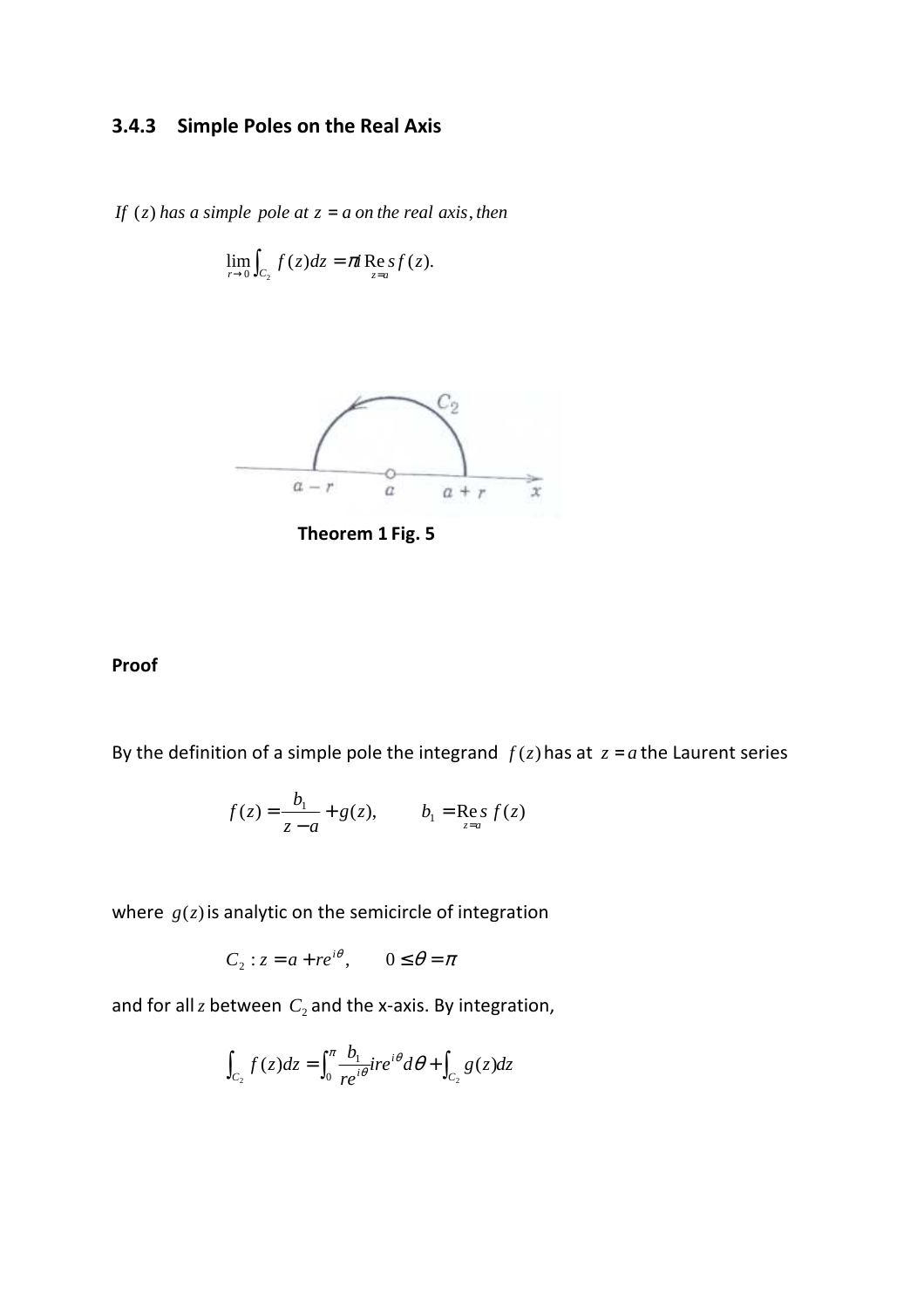The first integral on the right equals *b* <sup>π</sup>*i* − <sup>1</sup> .The second cannot exceed *M*π*r* in absolute value, by the ML-inequality and  $M\pi r \rightarrow 0$  as  $r \rightarrow 0$ .

We may combine this theorem with (7) or (3) in this section.

Thus,

$$
pv.v. \int_{-\infty}^{\infty} f(x)dx = 2\pi i \sum \text{Re}\,sf(z) + \pi i \sum \text{Re}\,sf(z)
$$
 (9)

(summation over all poles in the upper half-plane in the first sum, and on the x-axis in the second), valid for rational  $f(x) = p(x)/q(x)$  with degree  $q \ge \text{degree } p + 2$ , having simple poles on the x-axis.

This is the end of unit 1, which added another powerful general integration method to the methods discussed in the chapter on integration. Remember that our present residue method is based on Laurent series, which we therefore had to discuss first.

In the next chapter we present a systemic discussion of mapping by analytic functions (**"conformal mapping"**) .Conformal mapping will then be applied to potential theory, our last chapter on complex analysis.

## **4.0 CONCLUSION**

In conclusion, havjng run through this unit we have seen that our simple method have been extended to the case when the integrand has several isolated singularities inside the contour. We also proof the Residue theorem.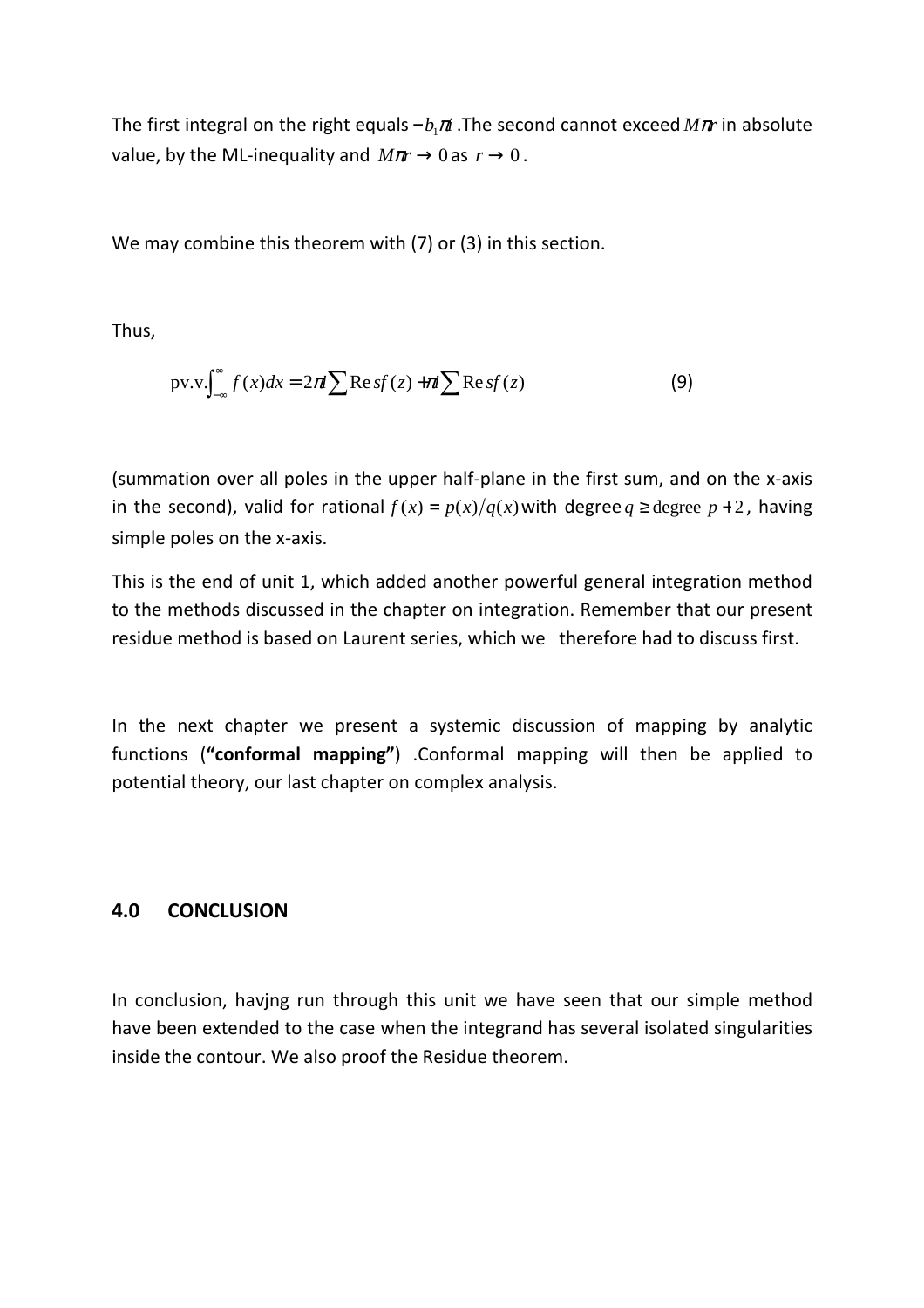#### **5.0 SUMMARY**

The **residue** of an analytic function  $f(z)$  at a point  $z = z_0$  is the coefficient of 0 1 *z* − *z* the power in the Laurent series

 $+\cdots$ − +  $= a_0 + a_1(z - z_0) + \cdots + \frac{b_1}{z - z_0} + \frac{b_2}{(z - z_0)^2}$  $\mathbf{0}$ 2 0  $_0 + a_1(z-z_0) + \cdots + \frac{b_1}{z-z_0} + \frac{b_2}{(z-z_0)}$  $(z) = a_0 + a_1(z - z_0)$  $z - z$ *b*  $z - z$  $f(z) = a_0 + a_1(z - z_0) + \dots + \frac{b_1}{z - z_0} + \frac{b_2}{(z - z_0)^2} + \dots$  of  $f(z)$  which converges near  $z_0$ 

(except at  $z_0$  itself). This residue is given by  $\qquad$  the integral 3.1

$$
b_1 = \frac{1}{2\pi i} \oint_C f(z) dz \tag{1}
$$

but can be obtained in various other ways, so that one can use (1) for evaluating integral over closed curves. More generally, the **residue theorem** (sec.3.2) states that if  $f(z)$  is analytic in a domain D such except at finitely many points  $z_j$  and C is a simple close path in D such that no  $z_j$  lies on  $C$  and the full interior of  $C$  belongs to D, then

$$
\oint_{C_j} f(z)dz = \frac{1}{2\pi i} \sum_j \operatorname{Re} s_j f(z)
$$
\n(2)

(summation only over those  $z_j$  that lie inside  $C$  ).

This integration method is elegant and powerful. Formulas for the residue at **poles** are ( *m* =order of the pole)

$$
\operatorname{Res}_{z=z_0} f(z) = \frac{1}{(m-1)!} \lim_{z \to z_0} \left( \frac{d^{m-1}}{dz^{m-1}} \left[ (z - z_0)^m f(z) \right] \right), \qquad m = 1, 2, \cdots \tag{3}
$$

Hence for a simple pole  $(m=1)$ ,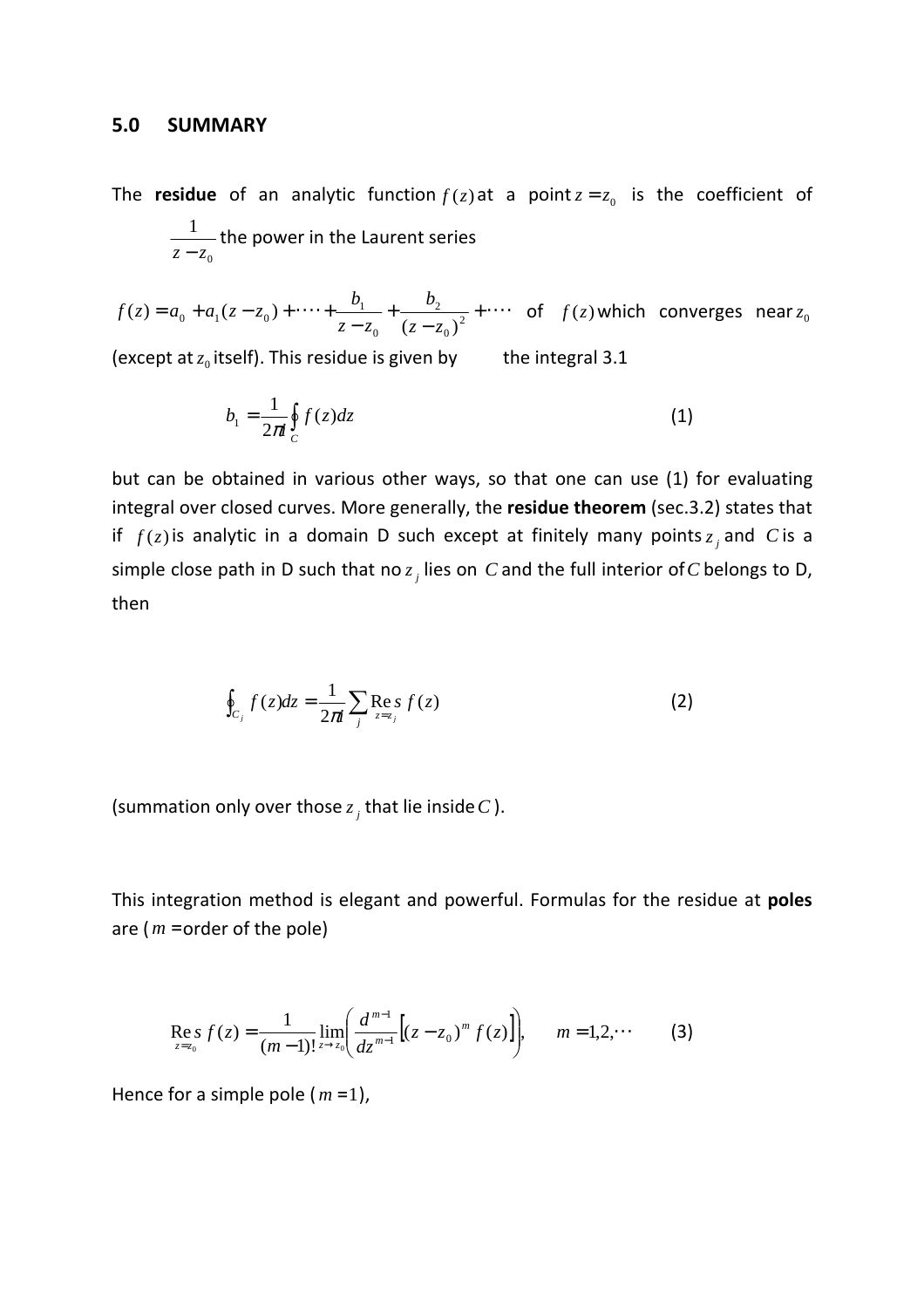$$
\mathop{\rm Re}\limits_{z=z_0} f(z) = \lim_{z \to z_0} (z - z_0) f(z) \tag{3^*}
$$

Another formula for the case of a simple pole of  $f(z) = p(z)/q(z)$ 

$$
\mathop{\rm Re}\limits_{z=z_0} s f(z) = \frac{p(z)}{q'(z)}
$$
 (3<sup>\*\*</sup>)

Residue integration involves closed curves, but the real interval of integration  $0 \le \theta \le 2\pi$  is transformed into the unit circle by setting  $z = e^{i\theta}$ , so that by residue integration we can integrate **real integrals** of the form (sec. 3.3)

$$
\int_0^{2\pi} F(\cos\theta \sin\theta) d\theta
$$

where *F* is a rational function of  $\cos\theta$  and  $\sin\theta$ , such as, for instance,

$$
\frac{\sin^2\theta}{5-4\cos\theta}, \text{etc.}
$$

Another method of integrating *real* integrals by residues is the use of a closed contour consisting of an interval –  $R \le x \le R$  of the real axis and a semicircle  $|z| = R$ . From the residue theorem, if we let  $R \rightarrow \infty$ , we obtain for rational  $f(x) = p(x)/q(x)$  (with  $q(x) \neq 0$  and  $q >$  degree  $p + 2$  )

$$
\int_{-\infty}^{\infty} f(x)dx = 2\pi i \sum \text{Re } sf(z)
$$
 (sec.3.3)  

$$
\int_{-\infty}^{\infty} \cos sxdx = -2\pi \sum \text{Im } \text{Re } s[f(z)e^{isz}]
$$
  

$$
\int_{-\infty}^{\infty} \sin sxdx = 2\pi \sum \text{Im } \text{Re } s[f(z)e^{isz}]
$$
 (sec.3.4)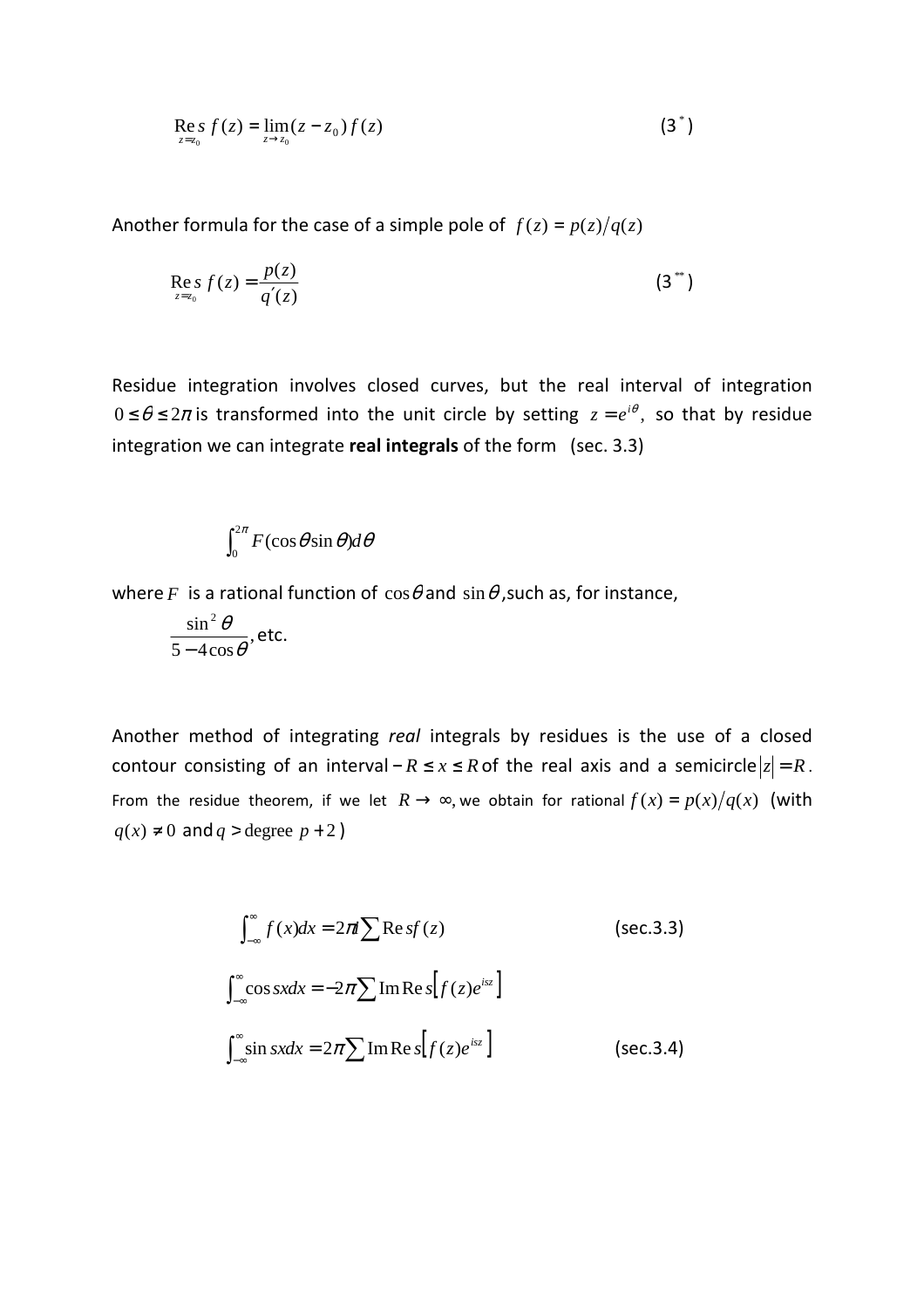(sum of all residues at poles in the upper-half plane). In sec.3.4, we also extend this method to real integrals whose integrands become infinite at some point in the interval of integration.

#### **6.0 TUTOR-MARKED ASSIGNMENT**

- 1. Explain the term residues and how it can be used for evaluating integrals
- 2. Find the residues at the singular points of the following functions;

(a) 
$$
\frac{\cos 2z}{z^4}
$$
 (b)  $\tan z$  (c)  $\frac{e^z}{(z + \pi i)^6}$ 

- 3. Evaluate the following integrals where C is the unit circle (counterclockwise).
- (a)  $\oint_C \cot z \, dz$  (b)  $\oint_C \frac{dz}{1 e^z}$ *dz*  $\frac{az}{1-e^z}$  (c)  $\oint_C \frac{z}{z^2-1}$ +  $C_z^2 - 2z$ *z* 2 1 2 2
- 4. Show that

$$
\int_0^{2\pi} \frac{d\theta}{\sqrt{2-\cos\theta}} = 2\pi
$$

#### **7.0 REFERENCES/FURTHER READINGS**

Hildraban, F. B. *Advanced Calculus for Application*.

Murray, R. Spieg (1974). *Schaums Outline Series or Theory and Problem of Advanced Calculus*. Great Britain: McGraw–Hill Inc.